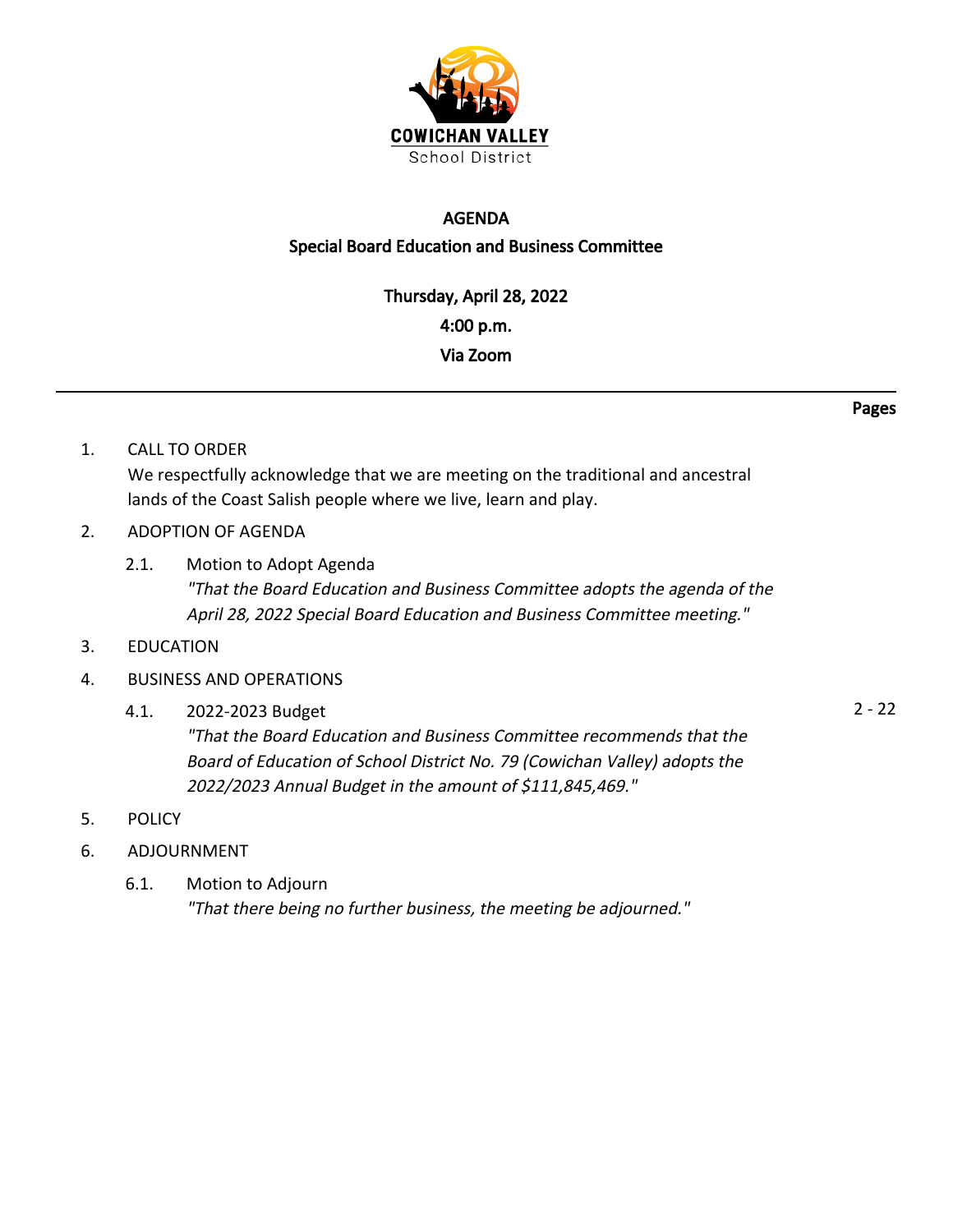# The 2022/2023 Annual Budget

### **A Guided Tour**

Please read this tour of the 2022/2023 Annual Budget prior to examining the completed Budget Documents. It is designed to make your review of the Statements and Schedules easier.

### **The Board's Strategic Priorities**

The Budget was prepared in alignment with the four strategic priorities of the Board:

- 1. Learning
- 2. Indigenous Ways of Knowing
- 3. Culture of Care
- 4. Future Focused System

### **Statement 2**

This Statement describes the total Revenue and Expenditure estimates required to operate the

School District for the 2022/2023 school year. It is a consolidation of the Operating (Schedule 2), Special Purpose (Schedule 3) and Capital (Schedule 4) Funds. We use the prior years' Amended Annual Budget for comparative purposes as it best describes the changes between the two years.

### **Revenue**

The ongoing main revenue components are Provincial Government funding (for operations, special purpose funds – restricted and capital purposes), Local Education Agreement transfers, International Student Program tuition, rentals and investment income.



The consolidated Provincial Grants from the Ministry of Education have decreased by \$4.4 M from the prior year.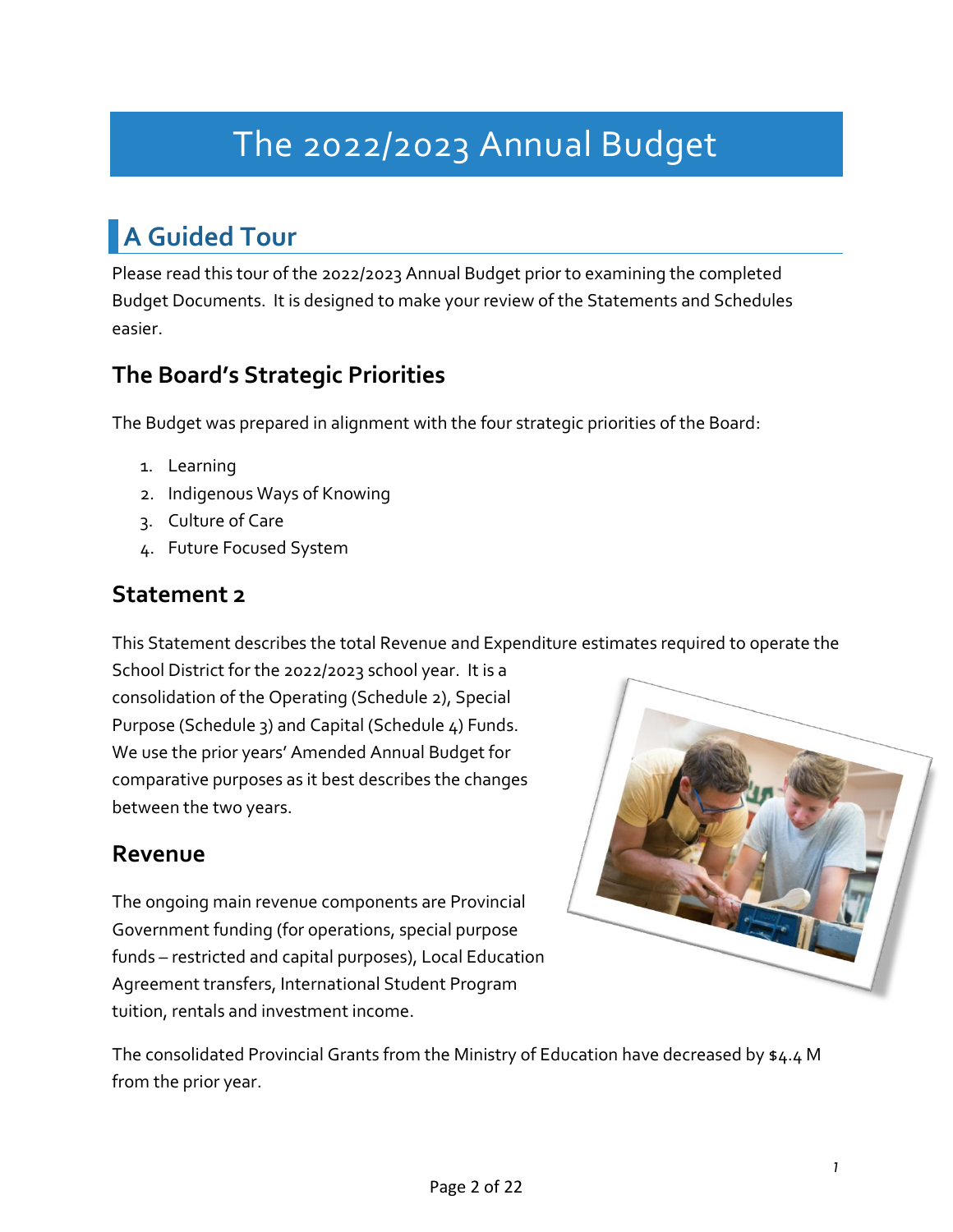#### *Operating Fund (Schedule 2):*

A modest enrolment increase of 36 FTE students is projected and has resulted in a corresponding revenue increase of \$460K.

The Tuition budget has been increased to \$2.1M. The International Program has recovered well and continues to draw much interest from new and existing markets.

Rentals and leases are forecasted at prior year levels. When available, the District rents space to before/after school program and preschool providers on a cost recovery basis. Other rentals include the community use of fields and buildings.

Investment income has been increased by \$140K due to recent adjustments to the base lending rate of the Bank of Canada. The School District has excess funds on deposit with the Ministry of Finance which returns higher than market interest.

#### *Special Purpose Fund (Schedule 3):*

The prior year budget included \$275K of additional funding to support the safe return to school in September due to COVID-19, and \$818K for Teacher Remedy which is not included in the 2022/2023 Annual Budget. These differences are shown on Schedule 3 Special Purpose Funds.

#### *Capital (Schedule 4):*

The main reason for the variance in Capital relates to the recognition of Site Improvements at the Cowichan Secondary Replacement School site in the prior year's budget. Site work will be substantially completed by the end of the 2021/2022 school year. This difference is shown on Schedule 4 and amounts to \$3.4M.

Amortization of Deferred Capital Revenue is a complex budget item to explain. When Capital items are purchased using funding provided by the Ministry of Education, the revenue is not recognized in the year of acquisition, but is recognized over the useful life of the asset that was purchased. So, an asset category expected to last for 10 years would recognize 1/10 of the funding into revenue each year.

#### **Expenses**



#### *Instruction*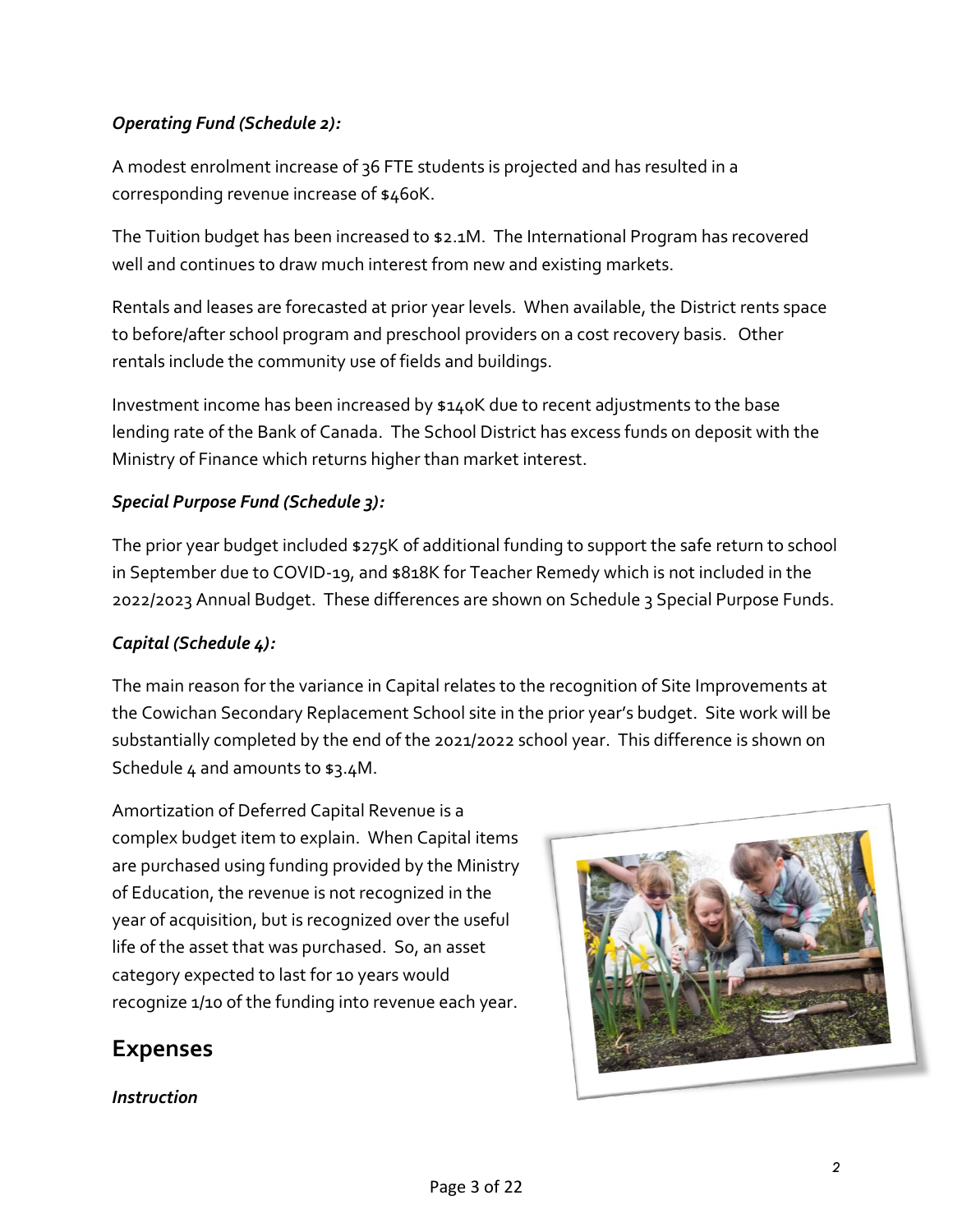The consolidated budget for Instruction in the School District has decreased by \$685K over the prior year. The decrease is a result of a few key factors:

- 1. The prior year's budget included funding for safe return to school expenditures supported by Federal and Provincial government grants. These grants are not budgeted to continue.
- 2. Rollover items remaining unspent from the 2020/2021 school year of \$1.8M were removed. The majority of these items were related to previously unspent COVID grant funding.

Additions that have been included in the 2022/2023 consolidated budget include:

- 1. A net increase to teaching staff of 1.15 FTE. This small increase is a result of a modest projected enrolment increase of 36 student FTE;
- 2. Funding to ensure that Mental Health supports continue at the same level post COVID;
- 3. Increased funding for Student Assessments;
- 4. Funding to maintain a successful Literacy initiative at Alexander and Khowhemun Elementary Schools;
- 5. The addition of an Early Years Manager to help guide the District as the mandate expands into childcare;
- 6. The creation of a technology dashboard that will allow for better analysis and communication of student data;
- 7. Support for the revision of the District's website to improve communications;
- 8. The inclusion of five days of sick leave for casual employees as per recent amendments to the *Employment Standards Act*.

#### *District Administration*

This area of the consolidated budget remains very close to last year. Additions to this area of the budget include:

1. The promotion of the District Principal of Human Resources to Director of Human Resources.

#### *Operations and Maintenance*

The School District will continue funding that supports personal protective equipment, hand sanitizer and cleaning supply budgets. Additional commitments include:

1. Inflationary adjustment to maintenance supplies;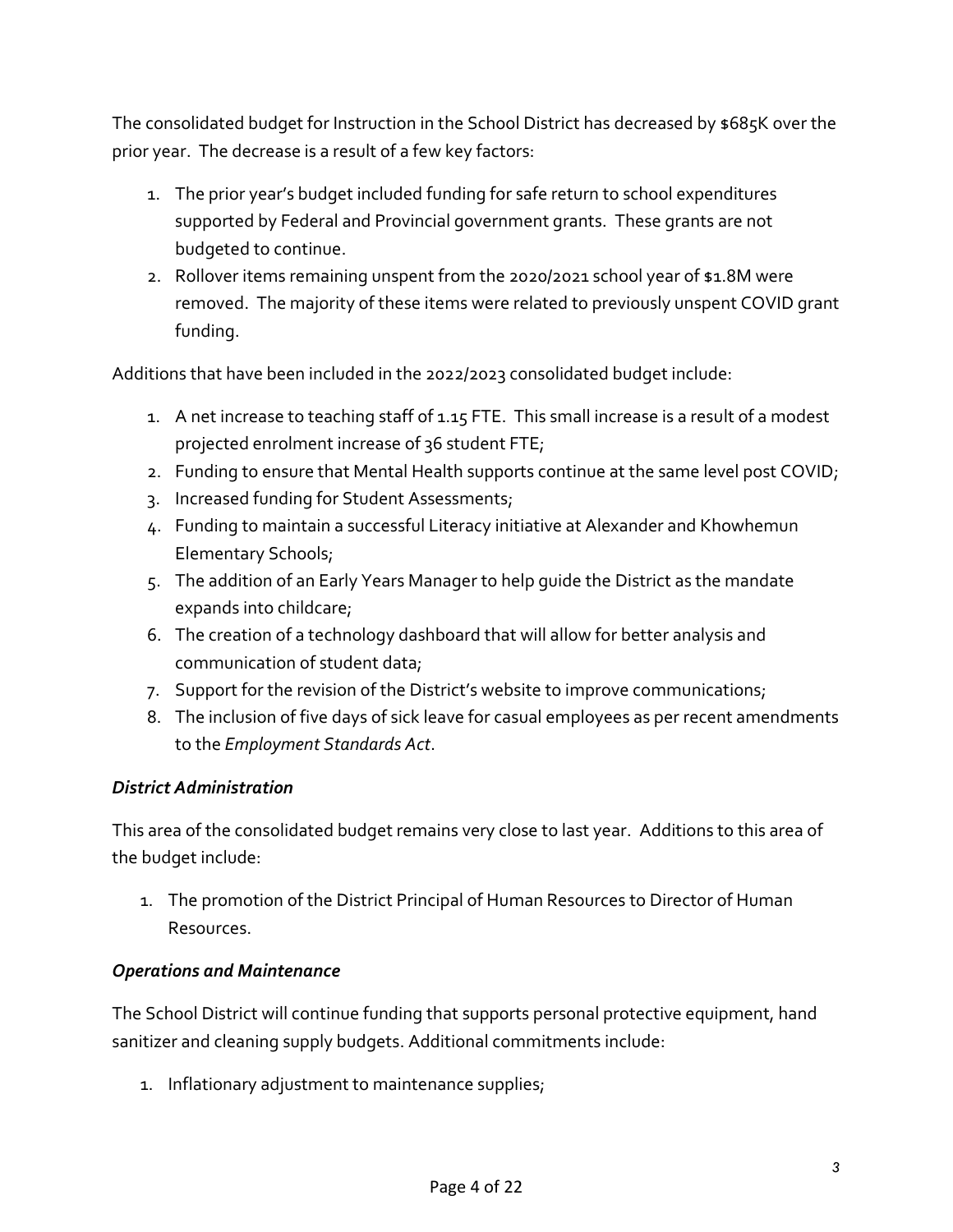2. Casual sick leave allocation for custodians.

#### *Transportation*

Service levels and budget remain in line with the prior year with only minor adjustments. Additional commitments include:

- 1. An inflationary adjustment for the cost of diesel fuel;
- 2. Casual sick leave allocation for bus drivers.

#### *Surplus*

The budget is balanced utilizing \$2.23M of the 2021-2022 projected surplus. This leaves \$2.56M (projected) available in contingency. The Board adopted policy in 2017 requiring that

between 1 and 3 percent of budget be kept on hand in contingency. This amount is consistent with policy.

#### *Budget Schedules*

Additional information can be found within the Budget Schedules at the end of the document. These schedules provide specific information on the functions and programs within the Operating Budget (Schedule 2), details of the various Special Purpose Funds (Schedule 3) and information on Capital (Schedule 4).

#### *Budgeted Positions*

The Ministry budget template does not include information on the number of FTE (Full Time Equivalent positions) that are covered by the budget categories. Below is a table which shows the total number of FTE employed by the School District excluding casual replacements.

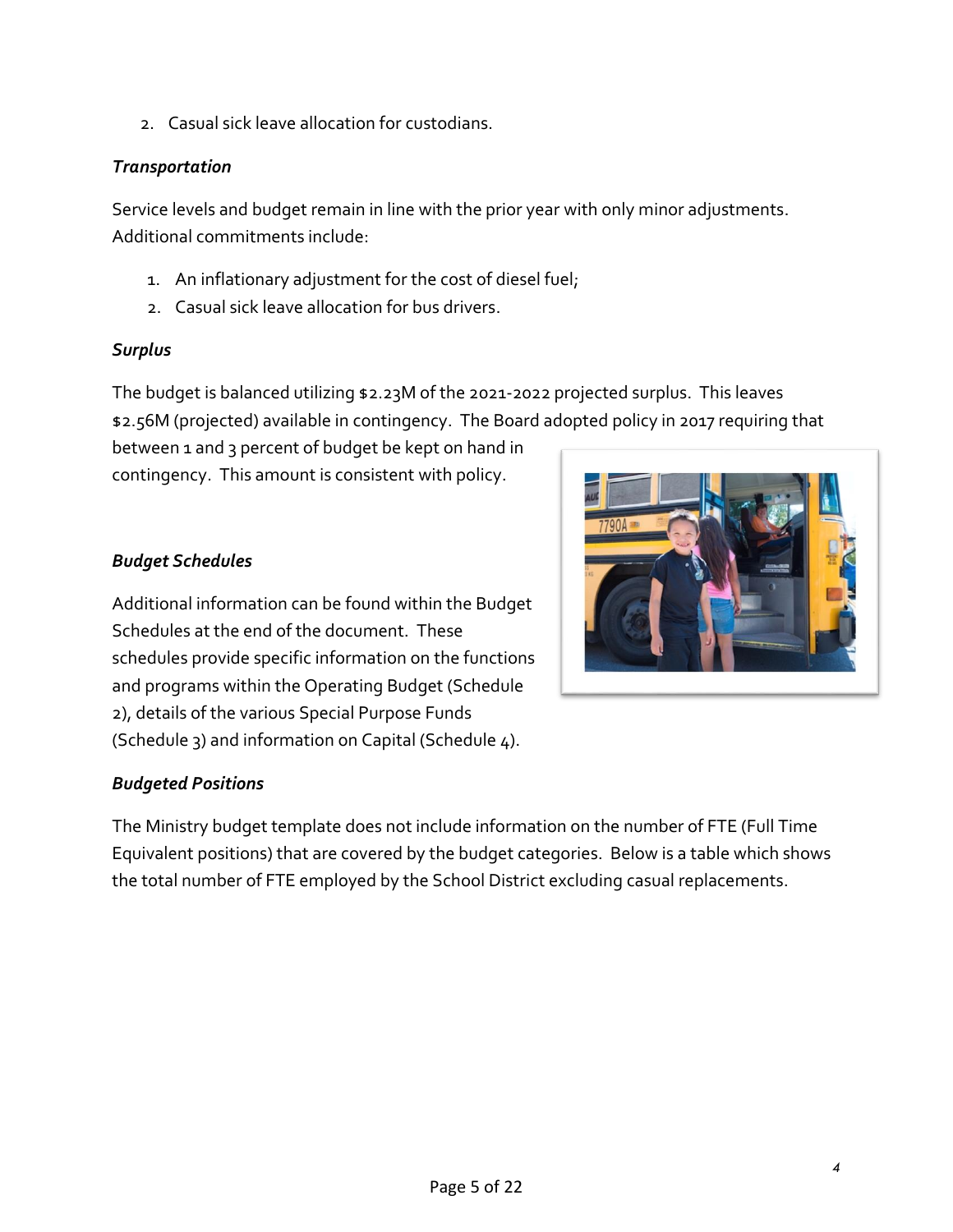|                                        |                  | <b>SPECIAL</b> |                |              |
|----------------------------------------|------------------|----------------|----------------|--------------|
|                                        | <b>OPERATING</b> | <b>PURPOSE</b> | <b>CAPITAL</b> | <b>TOTAL</b> |
|                                        |                  |                |                |              |
| Teachers                               | 445.43           | 84.00          |                | 529.43       |
| Principal/Vice-Principals              | 47.97            | 0.20           |                | 48.17        |
| Excluded                               | 19.08            | 2.00           |                | 21.08        |
| <b>Trustees</b>                        | 7.00             |                |                | 7.00         |
| <b>Education Assistants</b>            | 152.57           | 14.40          |                | 166.97       |
| Clerical                               | 65.79            | 0.77           |                | 66.56        |
| Noon Hour Supervisors                  | 9.43             |                |                | 9.43         |
| Indigenous and Cultural Support Worker | 23.86            |                |                | 23.86        |
| <b>Computer Technicians</b>            | 6.00             |                |                | 6.00         |
| <b>Maintenance and Grounds</b>         | 20.00            | 5.00           | 4.00           | 29.00        |
| Custodians                             | 52.44            |                |                | 52.44        |
| <b>Bus Drivers</b>                     | 22.91            |                |                | 22.91        |
|                                        |                  |                |                |              |
| Total                                  | 872.47           | 106.37         | 4.00           | 982.84       |

### **Conclusion**

We hope that this guided tour will be of assistance in your review of the 2022/2023 Annual Operating Budget.

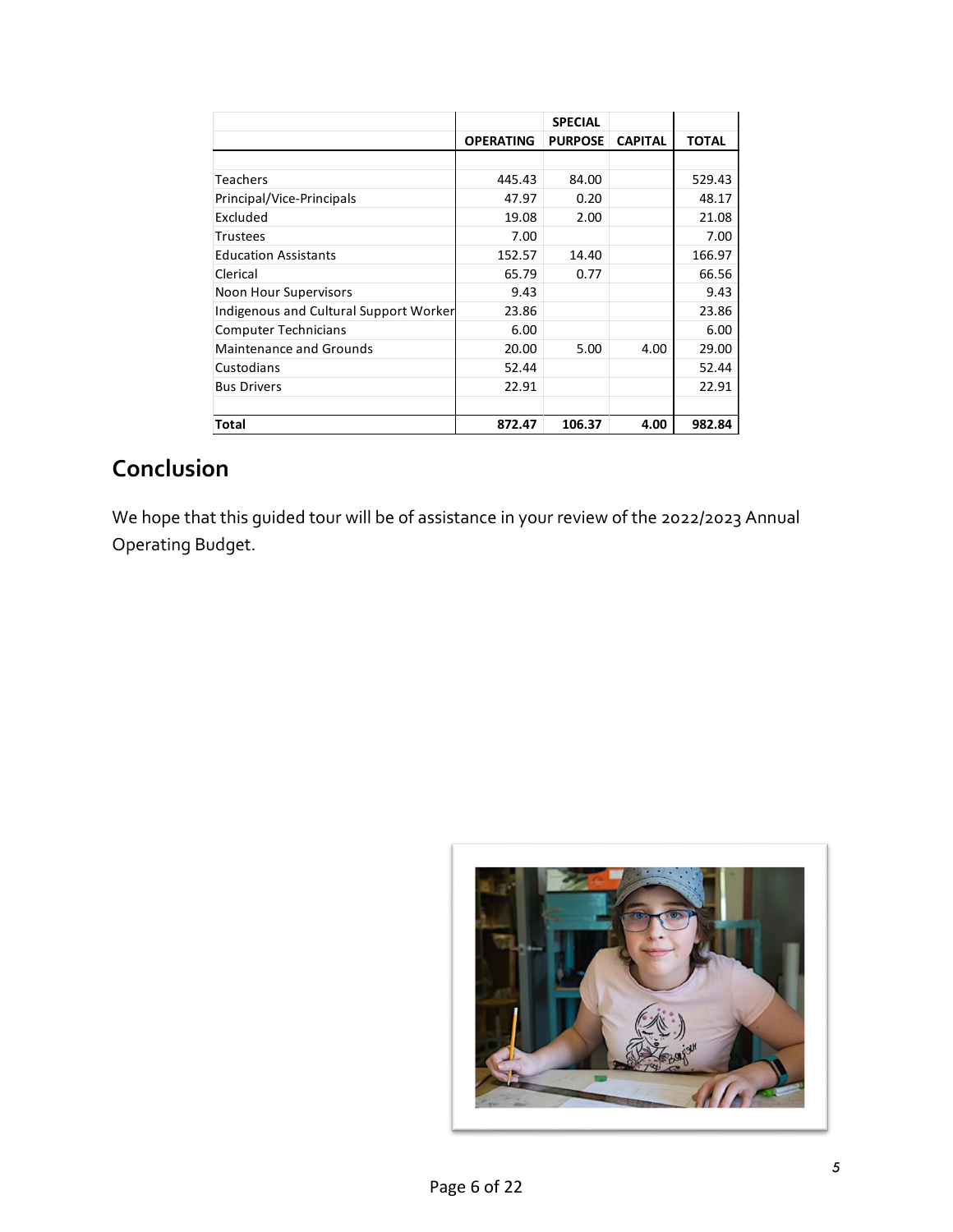Annual Budget

### **School District No. 79 (Cowichan Valley)**

June 30, 2023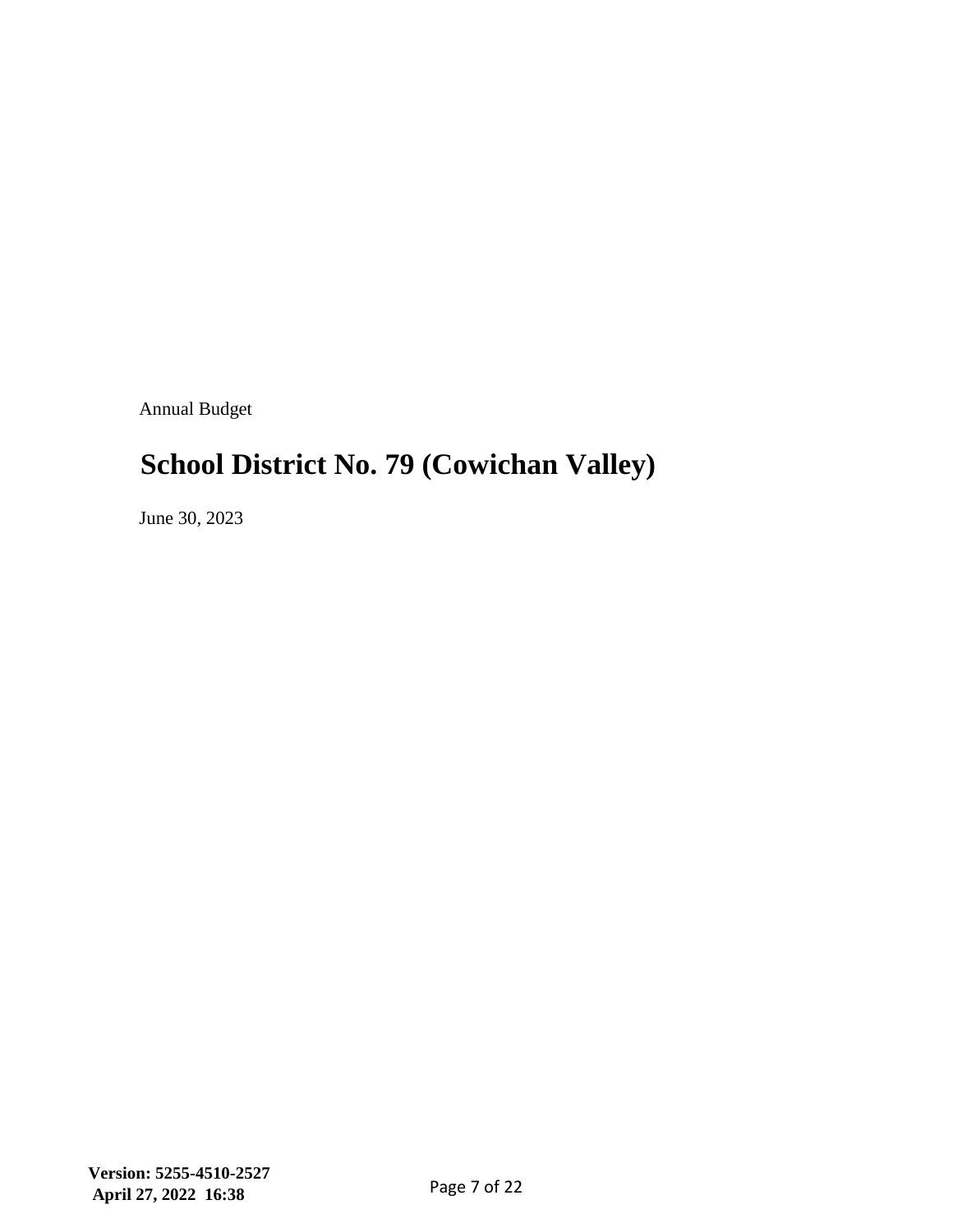June 30, 2023

#### **Table of Contents**

\*NOTE - Statement 1, Statement 3, Statement 5, Schedule 1 and Schedules 4A - 4D are used for Financial Statement reporting only.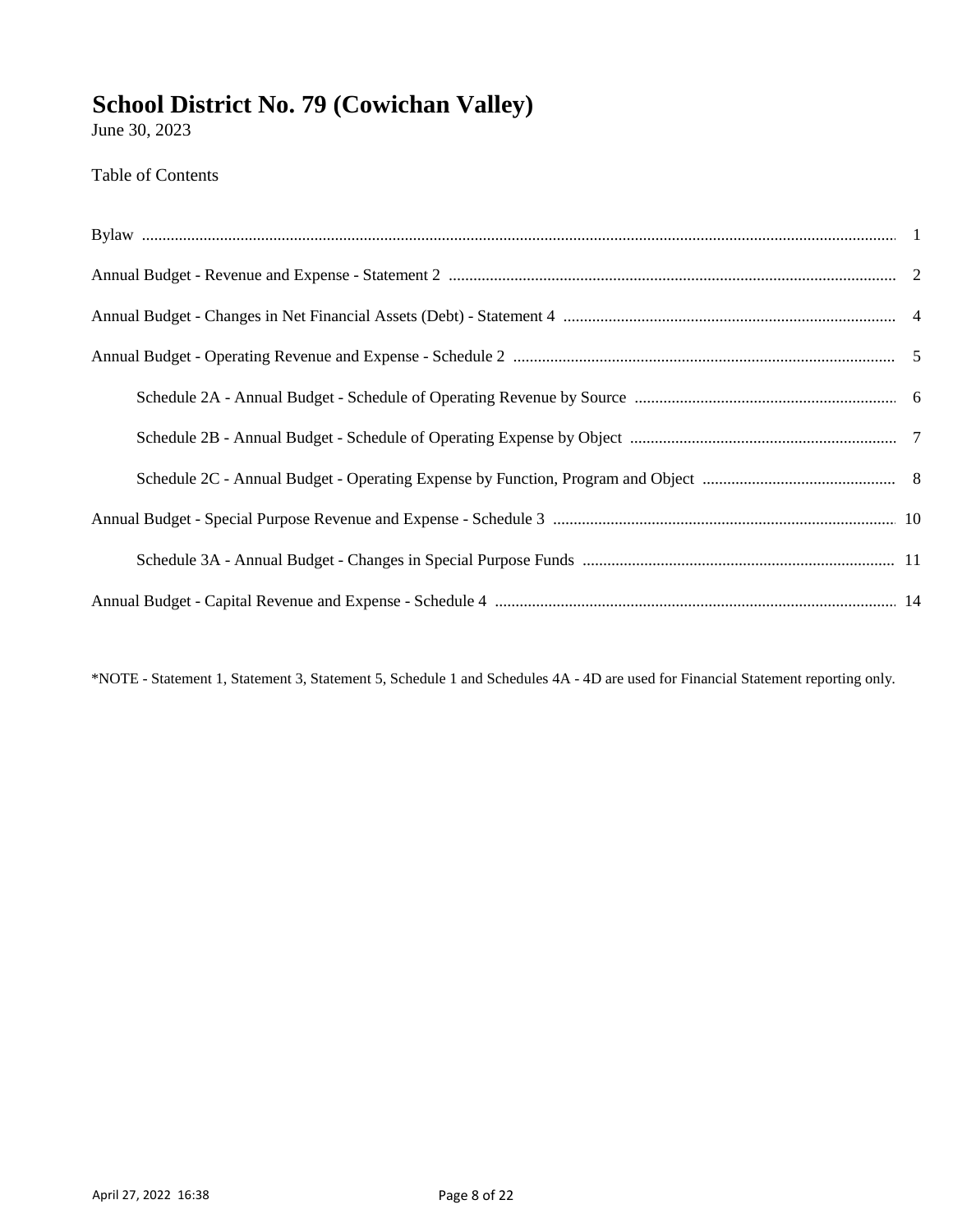#### **ANNUAL BUDGET BYLAW**

A Bylaw of THE BOARD OF EDUCATION OF SCHOOL DISTRICT NO. 79 (COWICHAN VALLEY) (called the ''Board'') to adopt the Annual Budget of the Board for the fiscal year 2022/2023 pursuant to section 113 of the *School Act* , R.S.B.C., 1996, c. 412 as amended from time to time (called the "*Act* ").

- 1. The Board has complied with the provisions of the *Act* , Ministerial Orders, and Ministry of Education Policies respecting the Annual Budget adopted by this bylaw.
- 2. This bylaw may be cited as School District No. 79 (Cowichan Valley) Annual Budget Bylaw for fiscal year 2022/2023.
- 3. The attached Statement 2 showing the estimated revenue and expense for the 2022/2023 fiscal year and the total budget bylaw amount of \$111,845,469 for the 2022/2023 fiscal year was prepared in accordance with the *Act* .
- 4. Statement 2, 4 and Schedules 2 to 4 are adopted as the Annual Budget of the Board for the fiscal year 2022/2023.

READ A FIRST TIME THE 3rd DAY OF MAY, 2022;

READ A SECOND TIME THE 3rd DAY OF MAY, 2022;

READ A THIRD TIME, PASSED AND ADOPTED THE 3rd DAY OF MAY, 2022;

**Chairperson of the Board**

**Secretary Treasurer**

I HEREBY CERTIFY this to be a true original of School District No. 79 (Cowichan Valley) Annual Budget Bylaw 2022/2023, adopted by the Board the 3rd DAY OF MAY, 2022.

**Secretary Treasurer**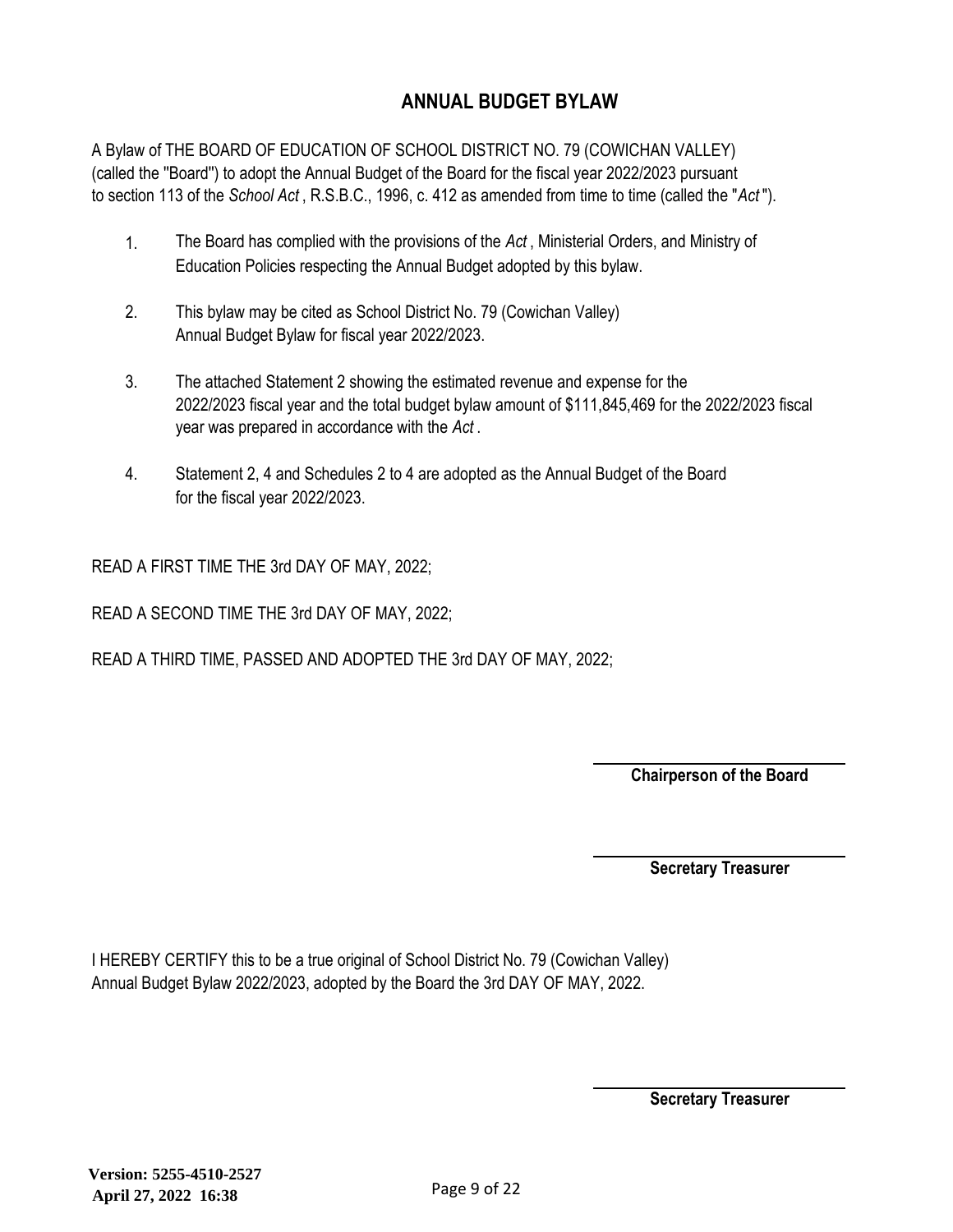Annual Budget - Revenue and Expense Year Ended June 30, 2023

|                                                                                                                                             | 2023                 | 2022 Amended         |
|---------------------------------------------------------------------------------------------------------------------------------------------|----------------------|----------------------|
|                                                                                                                                             | <b>Annual Budget</b> | <b>Annual Budget</b> |
| <b>Ministry Operating Grant Funded FTE's</b>                                                                                                |                      |                      |
| School-Age                                                                                                                                  | 8,452.565            | 8,410.231            |
| Adult                                                                                                                                       |                      | 6.125                |
| <b>Total Ministry Operating Grant Funded FTE's</b>                                                                                          | 8,452.565            | 8,416.356            |
| <b>Revenues</b>                                                                                                                             | \$                   | \$                   |
| <b>Provincial Grants</b>                                                                                                                    |                      |                      |
| Ministry of Education                                                                                                                       | 96,805,463           | 101,194,709          |
| Other                                                                                                                                       | 216,000              | 75,000               |
| Tuition                                                                                                                                     | 2,100,000            | 1,800,000            |
| <b>Other Revenue</b>                                                                                                                        | 7,747,381            | 7,690,716            |
| <b>Rentals and Leases</b>                                                                                                                   | 150,000              | 150,000              |
| <b>Investment Income</b>                                                                                                                    | 303,700              | 151,920              |
| Gain (Loss) on Disposal of Tangible Capital Assets                                                                                          |                      | 1,730,904            |
| Amortization of Deferred Capital Revenue                                                                                                    | 3,805,554            | 3,713,603            |
| <b>Total Revenue</b>                                                                                                                        | 111,128,098          | 116,506,852          |
| <b>Expenses</b>                                                                                                                             |                      |                      |
| Instruction                                                                                                                                 | 89,361,943           | 90,063,960           |
| <b>District Administration</b>                                                                                                              | 3,497,574            | 3,473,004            |
| <b>Operations and Maintenance</b>                                                                                                           | 14,994,145           | 15,139,172           |
| <b>Transportation and Housing</b>                                                                                                           | 3,545,472            | 3,731,668            |
| Write-off/down of Buildings and Sites                                                                                                       |                      | 167,177              |
| <b>Total Expense</b>                                                                                                                        | 111,399,134          | 112,574,981          |
| <b>Net Revenue (Expense)</b>                                                                                                                | (271, 036)           | 3,931,871            |
| <b>Budgeted Allocation (Retirement) of Surplus (Deficit)</b>                                                                                | 2,231,795            | 3,213,717            |
| <b>Budgeted Surplus (Deficit), for the year</b>                                                                                             | 1,960,759            | 7,145,588            |
| Budgeted Surplus (Deficit), for the year comprised of:<br><b>Operating Fund Surplus (Deficit)</b><br>Special Purpose Fund Surplus (Deficit) |                      |                      |
| Capital Fund Surplus (Deficit)                                                                                                              | 1,960,759            | 7,145,588            |
| <b>Budgeted Surplus (Deficit), for the year</b>                                                                                             | 1,960,759            | 7,145,588            |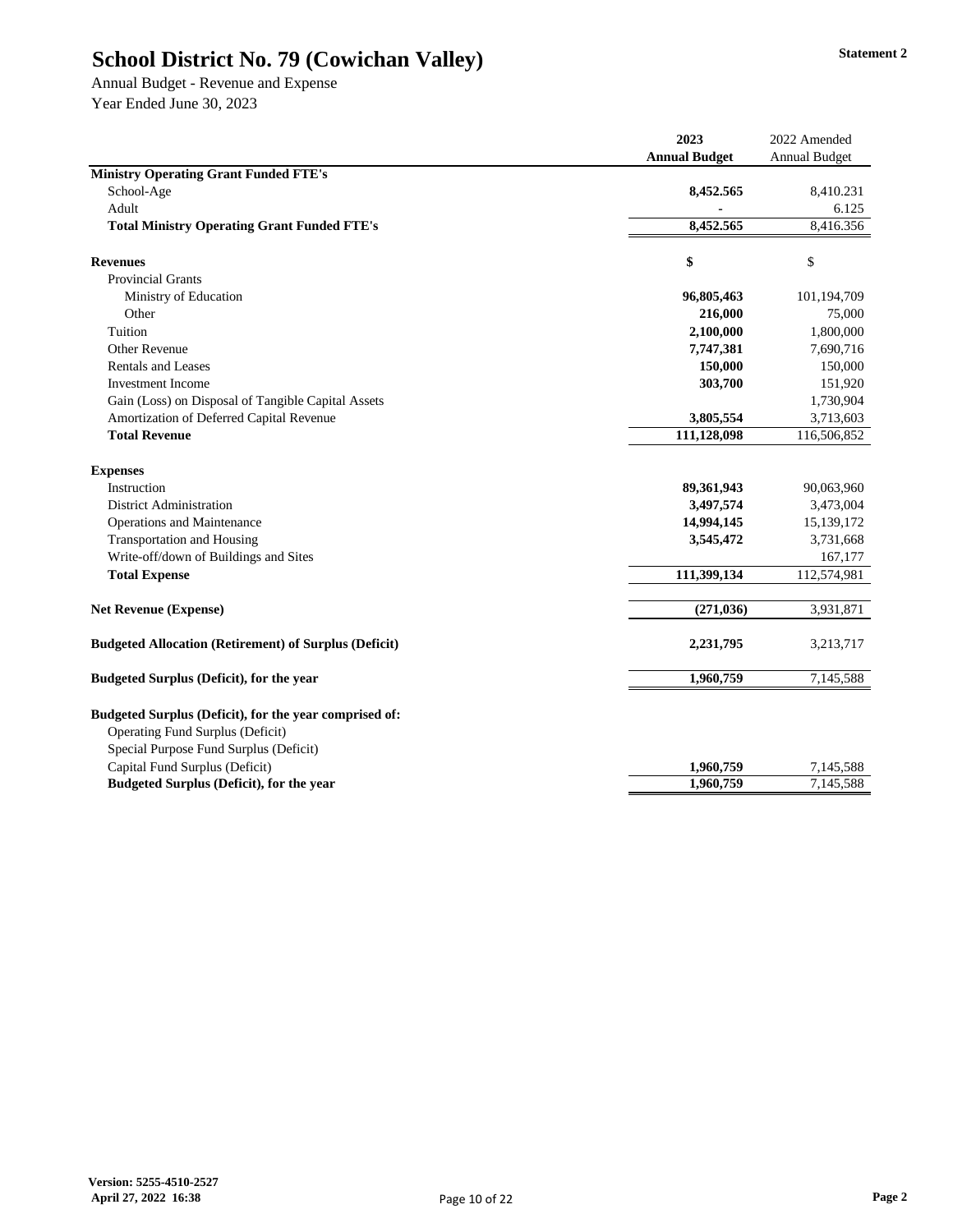Annual Budget - Revenue and Expense Year Ended June 30, 2023

|                                                                     | 2023                 | 2022 Amended         |
|---------------------------------------------------------------------|----------------------|----------------------|
|                                                                     | <b>Annual Budget</b> | <b>Annual Budget</b> |
| <b>Budget Bylaw Amount</b>                                          |                      |                      |
| <b>Operating - Total Expense</b>                                    | 94,079,184           | 93,771,247           |
| <b>Operating - Tangible Capital Assets Purchased</b>                | 38,866               | 299,294              |
| Special Purpose Funds - Total Expense                               | 12,676,009           | 13,959,569           |
| Special Purpose Funds - Tangible Capital Assets Purchased           | 392,469              | 527,203              |
| Capital Fund - Total Expense                                        | 4,643,941            | 4,844,165            |
| Capital Fund - Tangible Capital Assets Purchased from Local Capital | 15,000               | 15,000               |
| <b>Total Budget Bylaw Amount</b>                                    | 111,845,469          | 113,416,478          |

#### **Approved by the Board**

Signature of the Chairperson of the Board of Education

Signature of the Superintendent

Signature of the Secretary Treasurer

Date Signed

Date Signed

Date Signed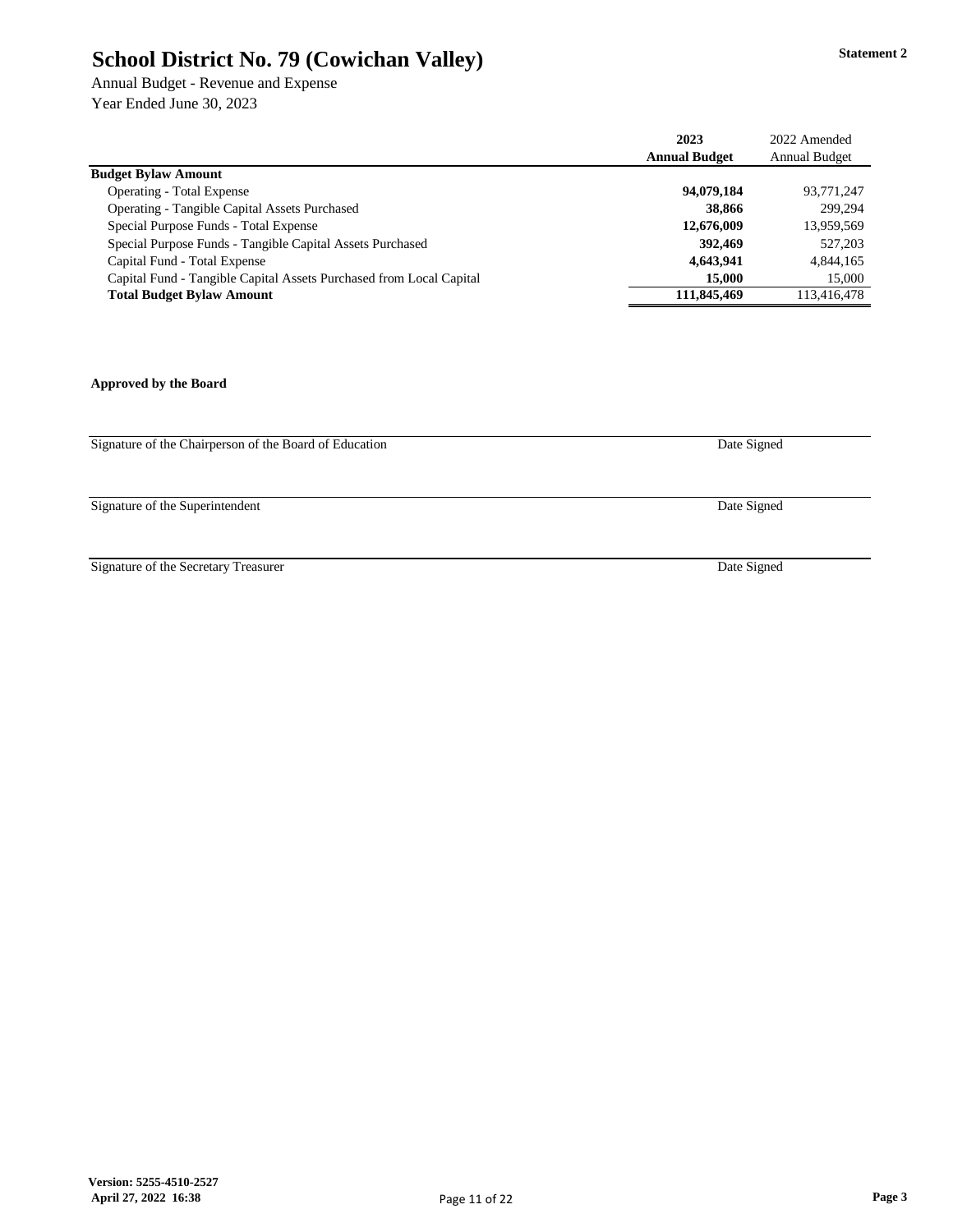Annual Budget - Changes in Net Financial Assets (Debt) Year Ended June 30, 2023

|                                                          | 2023                 | 2022 Amended         |
|----------------------------------------------------------|----------------------|----------------------|
|                                                          | <b>Annual Budget</b> | <b>Annual Budget</b> |
|                                                          | \$                   | \$                   |
| Surplus (Deficit) for the year                           | (271, 036)           | 3,931,871            |
| <b>Effect of change in Tangible Capital Assets</b>       |                      |                      |
| <b>Acquisition of Tangible Capital Assets</b>            |                      |                      |
| From Operating and Special Purpose Funds                 | (431, 335)           | (826, 497)           |
| From Local Capital                                       | (15,000)             | (15,000)             |
| From Deferred Capital Revenue                            | (3,300,607)          | (19,211,746)         |
| <b>Total Acquisition of Tangible Capital Assets</b>      | (3,746,942)          | (20,053,243)         |
| <b>Amortization of Tangible Capital Assets</b>           | 4,643,941            | 4,676,988            |
| <b>Total Effect of change in Tangible Capital Assets</b> | 896,999              | (15,376,255)         |
| <b>Acquisitions of Prepaid Expenses</b>                  | (350,000)            | (350,000)            |
| Use of Prepaid Expenses                                  | 350,000              | 500,000              |
|                                                          |                      | 150,000              |
| (Increase) Decrease in Net Financial Assets (Debt)       | 625,963              | (11, 294, 384)       |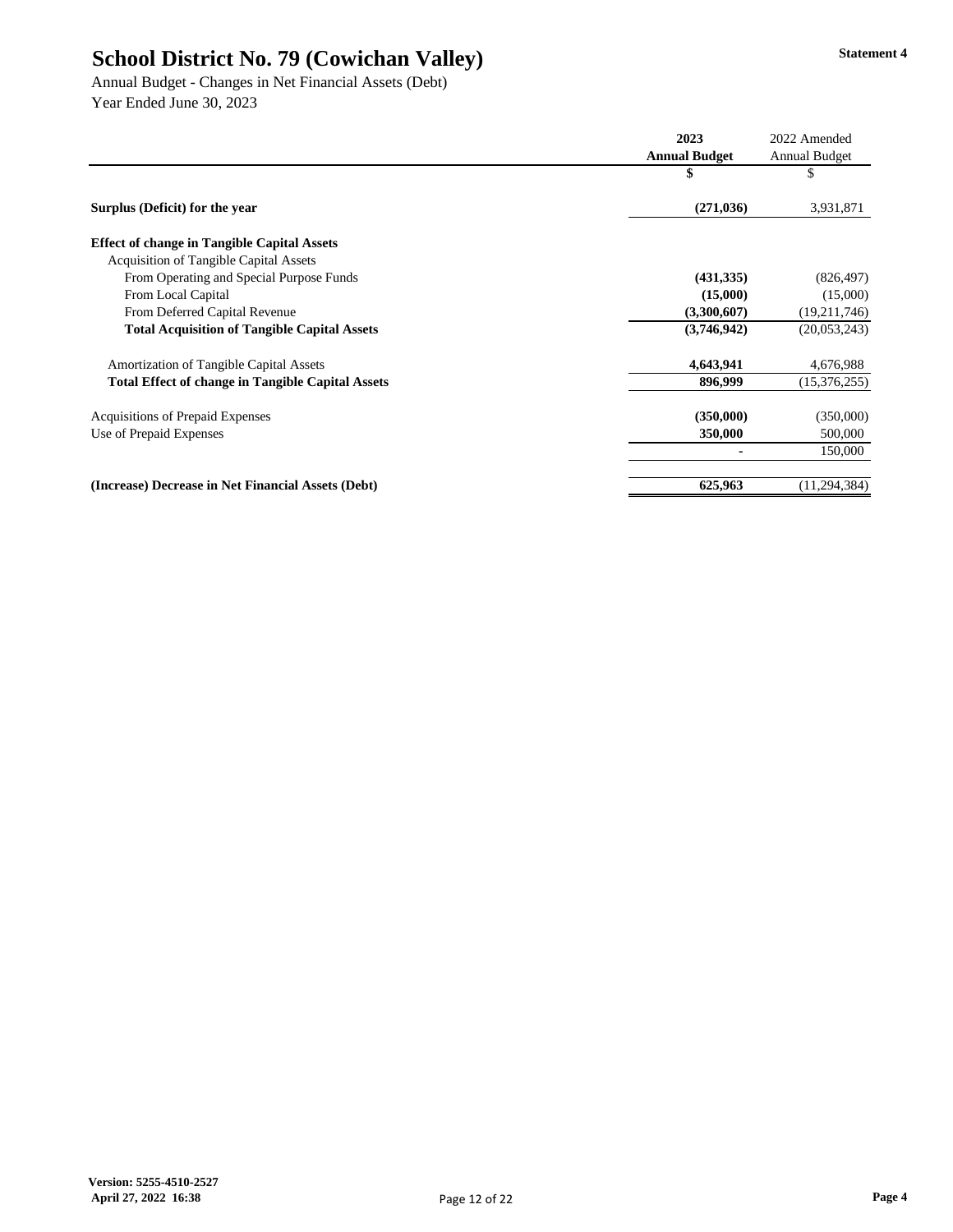Annual Budget - Operating Revenue and Expense Year Ended June 30, 2023

|                                                  | 2023                 | 2022 Amended         |
|--------------------------------------------------|----------------------|----------------------|
|                                                  | <b>Annual Budget</b> | <b>Annual Budget</b> |
|                                                  | \$                   | \$                   |
| <b>Revenues</b>                                  |                      |                      |
| <b>Provincial Grants</b>                         |                      |                      |
| Ministry of Education                            | 82,495,489           | 82,047,058           |
| Other                                            | 216,000              | 75,000               |
| Tuition                                          | 2,100,000            | 1,800,000            |
| <b>Other Revenue</b>                             | 6,640,766            | 6,640,766            |
| <b>Rentals and Leases</b>                        | 150,000              | 150,000              |
| <b>Investment Income</b>                         | 284,000              | 144,000              |
| <b>Total Revenue</b>                             | 91,886,255           | 90,856,824           |
| <b>Expenses</b>                                  |                      |                      |
| Instruction                                      | 76,924,909           | 76,654,522           |
| <b>District Administration</b>                   | 3,497,574            | 3,473,004            |
| <b>Operations and Maintenance</b>                | 10,690,758           | 10,671,076           |
| <b>Transportation and Housing</b>                | 2,965,943            | 2,972,645            |
| <b>Total Expense</b>                             | 94,079,184           | 93,771,247           |
| <b>Net Revenue (Expense)</b>                     | (2,192,929)          | (2,914,423)          |
| <b>Budgeted Prior Year Surplus Appropriation</b> | 2,231,795            | 3,213,717            |
| Net Transfers (to) from other funds              |                      |                      |
| <b>Tangible Capital Assets Purchased</b>         | (38, 866)            | (299, 294)           |
| <b>Total Net Transfers</b>                       | (38, 866)            | (299, 294)           |
| <b>Budgeted Surplus (Deficit), for the year</b>  |                      |                      |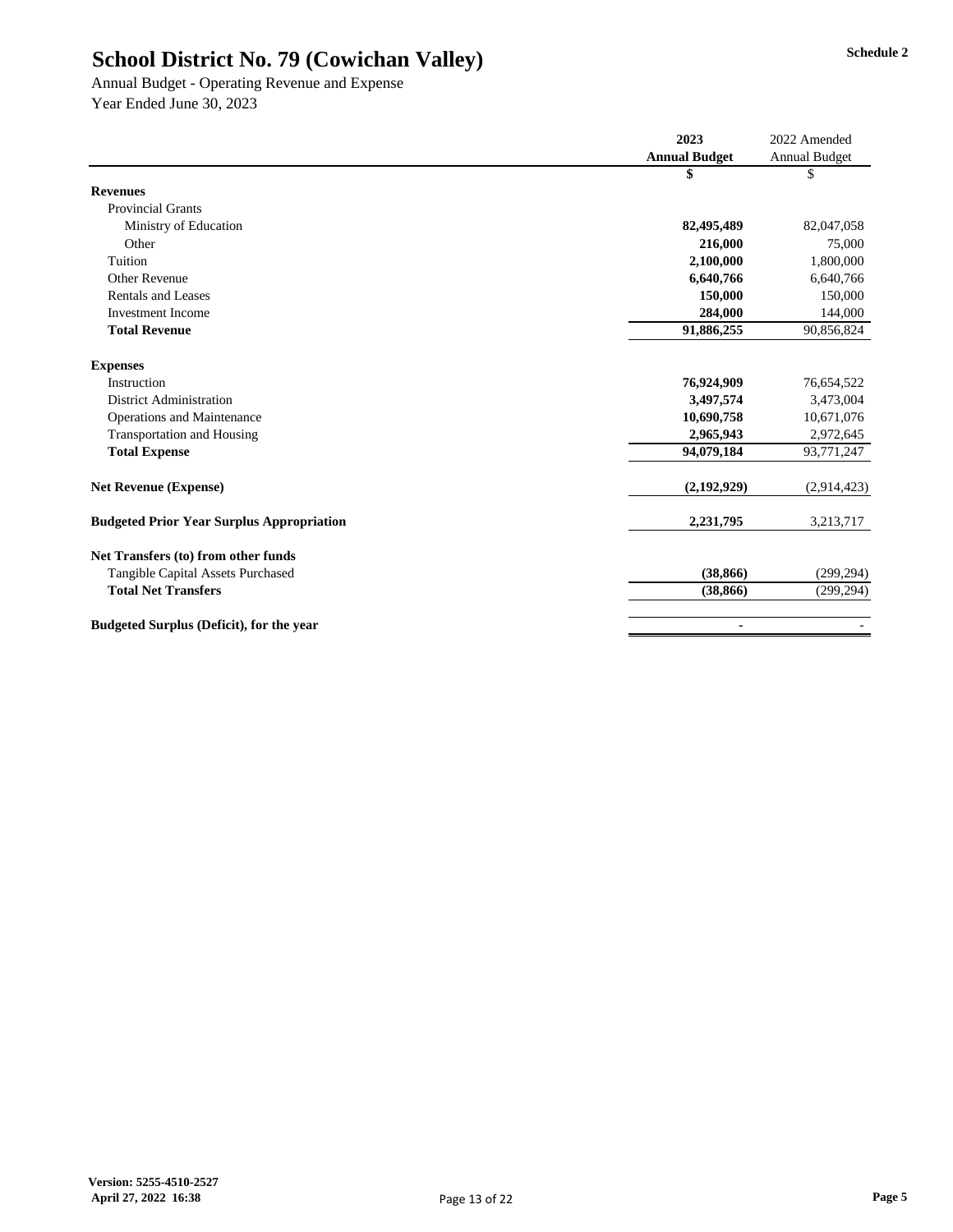Annual Budget - Schedule of Operating Revenue by Source Year Ended June 30, 2023

|                                                        | 2023                 | 2022 Amended         |
|--------------------------------------------------------|----------------------|----------------------|
|                                                        | <b>Annual Budget</b> | <b>Annual Budget</b> |
|                                                        | \$                   | \$                   |
| <b>Provincial Grants - Ministry of Education</b>       |                      |                      |
| Operating Grant, Ministry of Education                 | 88,167,807           | 87,706,877           |
| <b>ISC/LEA Recovery</b>                                | (6,505,766)          | (6,505,766)          |
| Other Ministry of Education Grants                     |                      |                      |
| Pay Equity                                             | 363,682              | 363,682              |
| <b>Student Transportation Fund</b>                     | 283,524              | 283,524              |
| <b>Support Staff Benefits Grant</b>                    | 186,242              | 186,242              |
| FSA Scorer Grant                                       |                      | 6,482                |
| <b>Other Ministry of Education Grants</b>              |                      | 6,017                |
| <b>Total Provincial Grants - Ministry of Education</b> | 82,495,489           | 82,047,058           |
| <b>Provincial Grants - Other</b>                       | 216,000              | 75,000               |
| <b>Tuition</b>                                         |                      |                      |
| International and Out of Province Students             | 2,100,000            | 1,800,000            |
| <b>Total Tuition</b>                                   | 2,100,000            | 1,800,000            |
| <b>Other Revenues</b>                                  |                      |                      |
| <b>Funding from First Nations</b>                      | 6,505,766            | 6,505,766            |
| Miscellaneous                                          |                      |                      |
| <b>International Program Registration Fees</b>         | 80,000               | 80,000               |
| <b>Transportation Fees - International</b>             | 55,000               | 55,000               |
| <b>Total Other Revenue</b>                             | 6,640,766            | 6,640,766            |
| <b>Rentals and Leases</b>                              | 150,000              | 150,000              |
| <b>Investment Income</b>                               | 284,000              | 144,000              |
| <b>Total Operating Revenue</b>                         | 91,886,255           | 90,856,824           |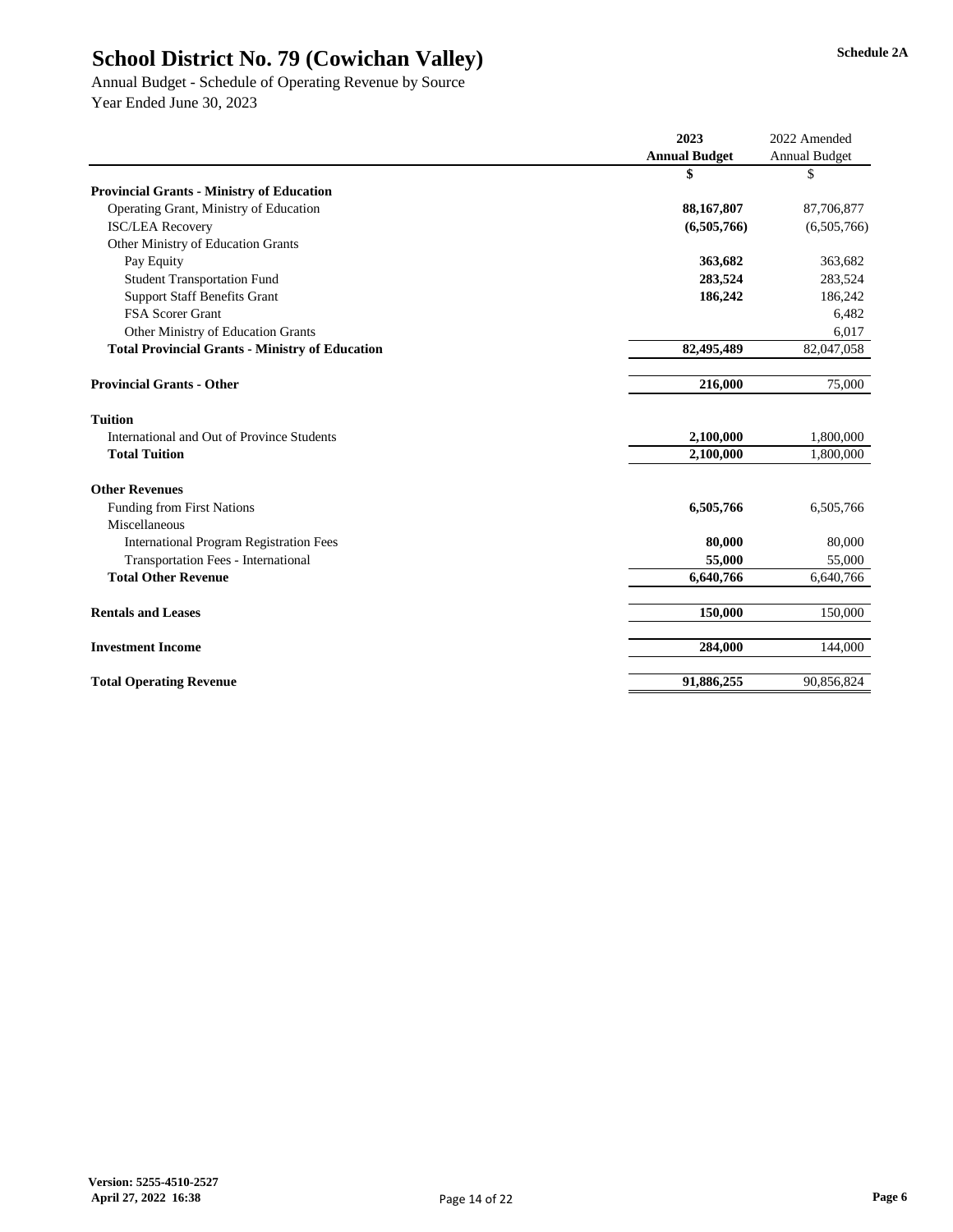Annual Budget - Schedule of Operating Expense by Object Year Ended June 30, 2023

|                                     | 2023                 | 2022 Amended         |
|-------------------------------------|----------------------|----------------------|
|                                     | <b>Annual Budget</b> | <b>Annual Budget</b> |
|                                     | \$                   | \$                   |
| <b>Salaries</b>                     |                      |                      |
| Teachers                            | 37,806,568           | 37,504,608           |
| Principals and Vice Principals      | 6,286,814            | 6,302,617            |
| <b>Educational Assistants</b>       | 7,768,983            | 7,993,759            |
| <b>Support Staff</b>                | 9,603,500            | 9,705,844            |
| <b>Other Professionals</b>          | 2,120,074            | 2,224,613            |
| Substitutes                         | 4,580,281            | 4,542,624            |
| <b>Total Salaries</b>               | 68,166,220           | 68,274,065           |
|                                     |                      |                      |
| <b>Employee Benefits</b>            | 16,283,741           | 15,456,237           |
|                                     |                      |                      |
| <b>Total Salaries and Benefits</b>  | 84,449,961           | 83,730,302           |
| <b>Services and Supplies</b>        |                      |                      |
| Services                            | 3,468,136            | 3,280,153            |
| <b>Student Transportation</b>       | 276,525              | 262,025              |
| Professional Development and Travel | 584,148              | 639,696              |
| <b>Rentals and Leases</b>           | 67,100               | 92,100               |
| Dues and Fees                       | 114,310              | 114,310              |
| Insurance                           | 250,134              | 250,134              |
| Supplies                            | 3,271,970            | 3,793,227            |
| <b>Utilities</b>                    | 1,596,900            | 1,609,300            |
| <b>Total Services and Supplies</b>  | 9,629,223            | 10,040,945           |
|                                     |                      |                      |
| <b>Total Operating Expense</b>      | 94,079,184           | 93,771,247           |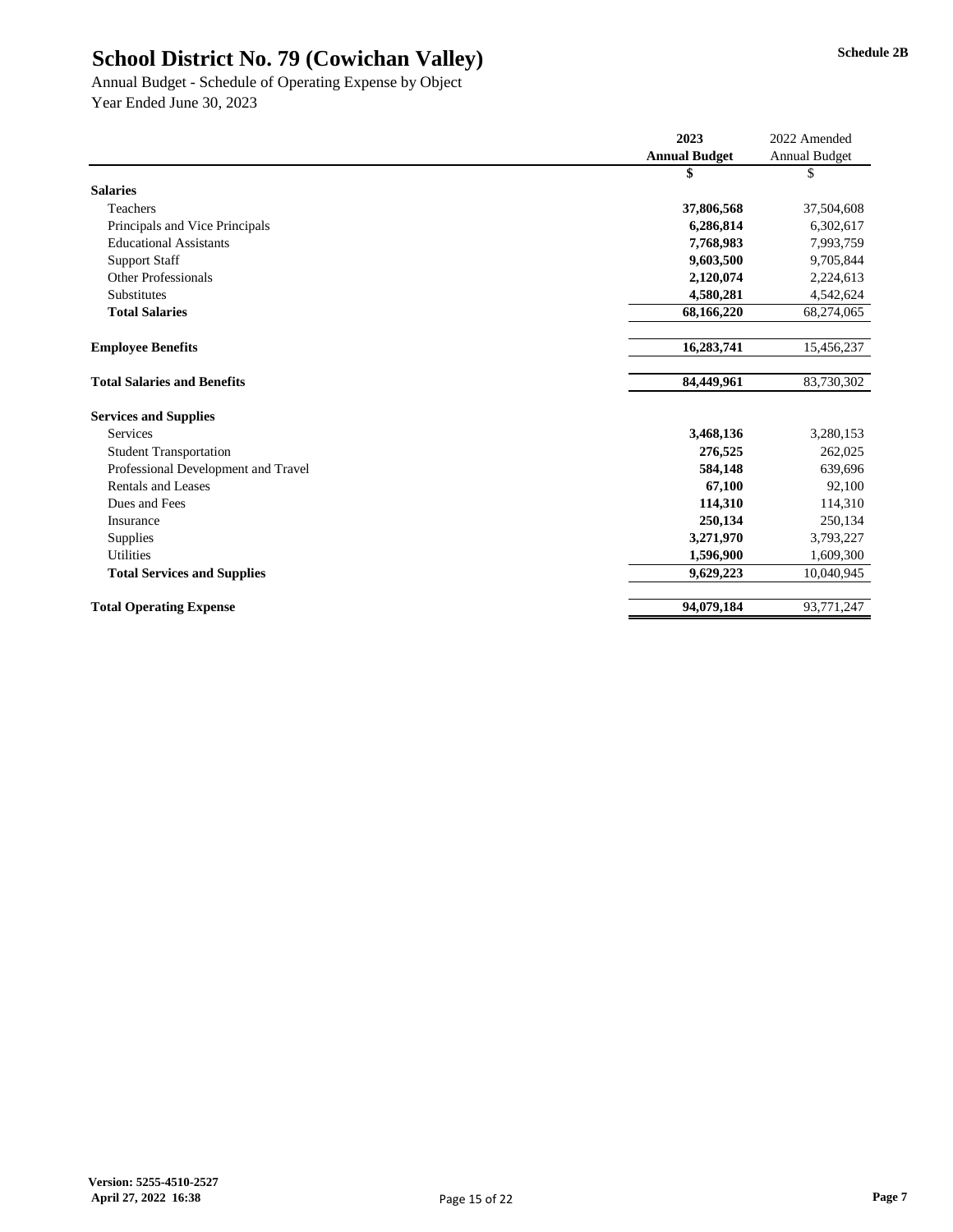# School District No. 79 (Cowichan Valley) Schedule 2C

Annual Budget - Operating Expense by Function, Program and Object

Year Ended June 30, 2023

|                                                 | <b>Teachers</b><br><b>Salaries</b> | <b>Principals and</b><br><b>Vice Principals</b><br><b>Salaries</b> | <b>Educational</b><br><b>Assistants</b><br><b>Salaries</b> | <b>Support</b><br><b>Staff</b><br><b>Salaries</b> | <b>Other</b><br><b>Professionals</b><br><b>Salaries</b> | <b>Substitutes</b><br><b>Salaries</b> | <b>Total</b><br><b>Salaries</b> |
|-------------------------------------------------|------------------------------------|--------------------------------------------------------------------|------------------------------------------------------------|---------------------------------------------------|---------------------------------------------------------|---------------------------------------|---------------------------------|
|                                                 | \$                                 | \$                                                                 | \$                                                         | \$                                                | \$                                                      | \$                                    | \$                              |
| 1 Instruction                                   |                                    |                                                                    |                                                            |                                                   |                                                         |                                       |                                 |
| 1.02 Regular Instruction                        | 29,337,150                         | 1,115,211                                                          | 170,390                                                    | 356,211                                           | 159,576                                                 | 2,802,662                             | 33,941,200                      |
| 1.03 Career Programs                            | 373,602                            |                                                                    |                                                            | 182,513                                           |                                                         | 20,918                                | 577,033                         |
| 1.07 Library Services                           | 1,303,228                          |                                                                    |                                                            | 162,873                                           |                                                         | 44,909                                | 1,511,010                       |
| 1.08 Counselling                                | 1,226,811                          |                                                                    |                                                            | 383,629                                           |                                                         | 29,904                                | 1,640,344                       |
| 1.10 Special Education                          | 4,601,937                          | 498,697                                                            | 6,481,387                                                  |                                                   | 18,673                                                  | 941,738                               | 12,542,432                      |
| 1.30 English Language Learning                  | 451,339                            |                                                                    |                                                            |                                                   |                                                         |                                       | 451,339                         |
| 1.31 Indigenous Education                       | 389,698                            | 123,124                                                            | 1,117,206                                                  | 45,709                                            |                                                         | 192,144                               | 1,867,881                       |
| 1.41 School Administration                      |                                    | 3,974,000                                                          |                                                            | 1,457,701                                         |                                                         | 131,451                               | 5,563,152                       |
| 1.62 International and Out of Province Students | 122,803                            | 270,359                                                            |                                                            | 85,377                                            | 146,091                                                 | 20,016                                | 644,646                         |
| 1.64 Other                                      |                                    |                                                                    |                                                            |                                                   |                                                         |                                       |                                 |
| <b>Total Function 1</b>                         | 37,806,568                         | 5,981,391                                                          | 7,768,983                                                  | 2,674,013                                         | 324,340                                                 | 4,183,742                             | 58,739,037                      |
| <b>4 District Administration</b>                |                                    |                                                                    |                                                            |                                                   |                                                         |                                       |                                 |
| 4.11 Educational Administration                 |                                    | 154,968                                                            |                                                            | 46,612                                            | 459,232                                                 |                                       | 660,812                         |
| 4.40 School District Governance                 |                                    |                                                                    |                                                            |                                                   | 285,508                                                 |                                       | 285,508                         |
| 4.41 Business Administration                    |                                    | 150,455                                                            |                                                            | 668,575                                           | 556,114                                                 | 30,299                                | 1,405,443                       |
| <b>Total Function 4</b>                         | $\blacksquare$                     | 305,423                                                            | $\blacksquare$                                             | 715,187                                           | 1,300,854                                               | 30,299                                | 2,351,763                       |
| <b>5 Operations and Maintenance</b>             |                                    |                                                                    |                                                            |                                                   |                                                         |                                       |                                 |
| 5.41 Operations and Maintenance Administration  |                                    |                                                                    |                                                            | 116,752                                           | 395,775                                                 | 62,750                                | 575,277                         |
| 5.50 Maintenance Operations                     |                                    |                                                                    |                                                            | 4,221,220                                         |                                                         | 189,736                               | 4,410,956                       |
| 5.52 Maintenance of Grounds                     |                                    |                                                                    |                                                            | 418,535                                           |                                                         |                                       | 418,535                         |
| 5.56 Utilities                                  |                                    |                                                                    |                                                            |                                                   |                                                         |                                       |                                 |
| <b>Total Function 5</b>                         | $\blacksquare$                     | $\blacksquare$                                                     | $\blacksquare$                                             | 4,756,507                                         | 395,775                                                 | 252,486                               | 5,404,768                       |
| <b>7 Transportation and Housing</b>             |                                    |                                                                    |                                                            |                                                   |                                                         |                                       |                                 |
| 7.41 Transportation and Housing Administration  |                                    |                                                                    |                                                            | 128,321                                           | 99,105                                                  | 5,633                                 | 233,059                         |
| 7.70 Student Transportation                     |                                    |                                                                    |                                                            | 1,329,472                                         |                                                         | 108,121                               | 1,437,593                       |
| <b>Total Function 7</b>                         |                                    |                                                                    |                                                            | 1,457,793                                         | 99,105                                                  | 113,754                               | 1,670,652                       |
| <b>9 Debt Services</b>                          |                                    |                                                                    |                                                            |                                                   |                                                         |                                       |                                 |
| <b>Total Function 9</b>                         | $\blacksquare$                     | $\blacksquare$                                                     | $\blacksquare$                                             | $\blacksquare$                                    | $\blacksquare$                                          | $\blacksquare$                        |                                 |
| <b>Total Functions 1 - 9</b>                    | 37,806,568                         | 6,286,814                                                          | 7,768,983                                                  | 9,603,500                                         | 2,120,074                                               | 4,580,281                             | 68,166,220                      |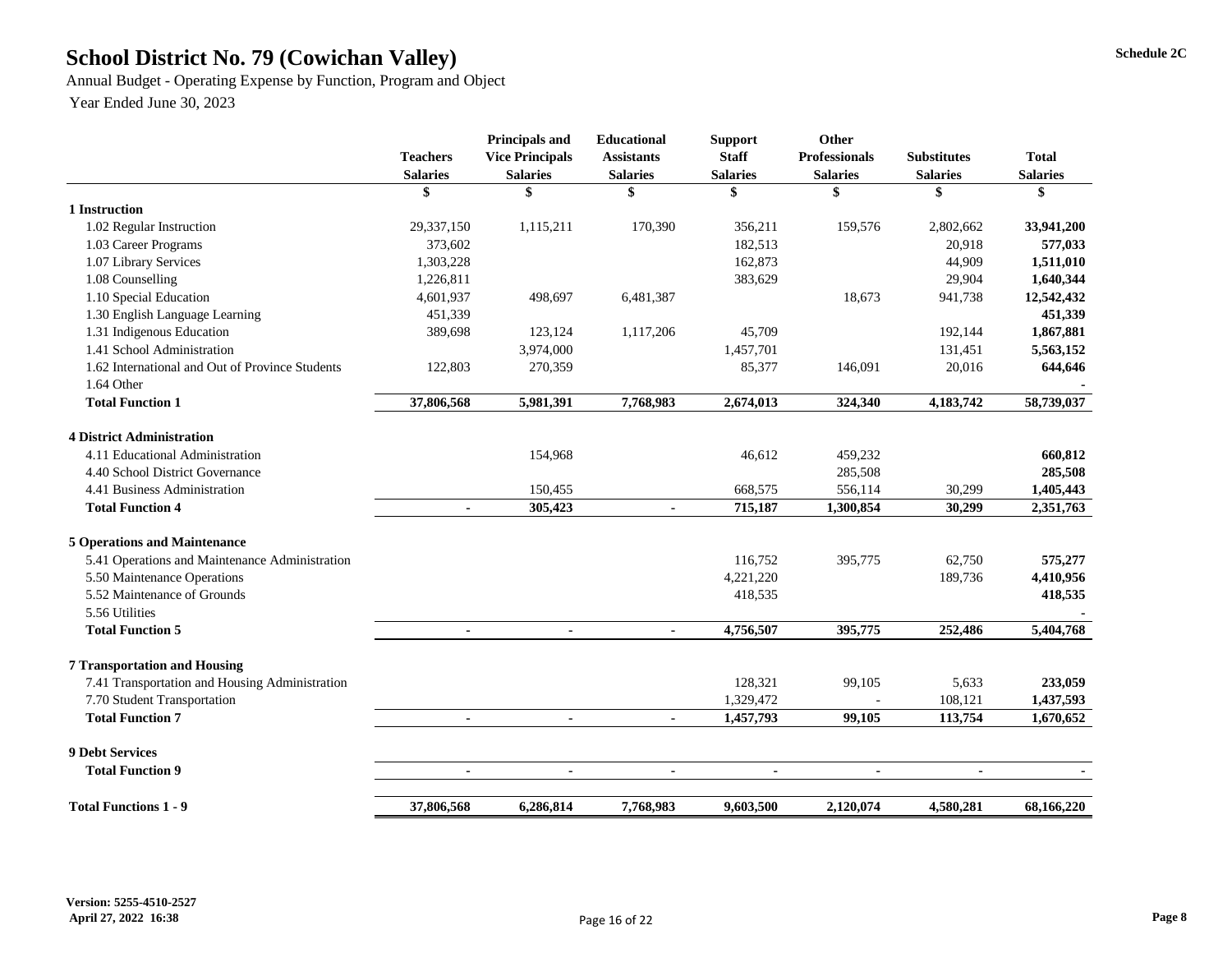# School District No. 79 (Cowichan Valley) Schedule 2C

Annual Budget - Operating Expense by Function, Program and Object Year Ended June 30, 2023

|                                                 | <b>Total</b>    | <b>Employee</b> | <b>Total Salaries</b> | <b>Services and</b> | 2023                 | 2022 Amended         |  |
|-------------------------------------------------|-----------------|-----------------|-----------------------|---------------------|----------------------|----------------------|--|
|                                                 | <b>Salaries</b> | <b>Benefits</b> | and Benefits          | <b>Supplies</b>     | <b>Annual Budget</b> | <b>Annual Budget</b> |  |
|                                                 | \$              | \$              | \$                    | \$                  |                      | \$                   |  |
| 1 Instruction                                   |                 |                 |                       |                     |                      |                      |  |
| 1.02 Regular Instruction                        | 33,941,200      | 8,311,405       | 42,252,605            | 2,001,423           | 44,254,028           | 44,448,611           |  |
| 1.03 Career Programs                            | 577,033         | 144,319         | 721,352               | 712,375             | 1,433,727            | 1,587,272            |  |
| 1.07 Library Services                           | 1,511,010       | 362,817         | 1,873,827             | 68,982              | 1,942,809            | 1,685,568            |  |
| 1.08 Counselling                                | 1,640,344       | 371,871         | 2,012,215             | 5,775               | 2,017,990            | 1,956,026            |  |
| 1.10 Special Education                          | 12,542,432      | 3,077,929       | 15,620,361            | 303,288             | 15,923,649           | 15,001,826           |  |
| 1.30 English Language Learning                  | 451,339         | 104,476         | 555,815               | 4,625               | 560,440              | 594,473              |  |
| 1.31 Indigenous Education                       | 1,867,881       | 431,139         | 2,299,020             | 314,530             | 2,613,550            | 3,165,420            |  |
| 1.41 School Administration                      | 5,563,152       | 1,206,028       | 6,769,180             | 107,725             | 6,876,905            | 7,017,249            |  |
| 1.62 International and Out of Province Students | 644,646         | 145,315         | 789,961               | 498,650             | 1,288,611            | 1,184,877            |  |
| 1.64 Other                                      |                 |                 |                       | 13,200              | 13,200               | 13,200               |  |
| <b>Total Function 1</b>                         | 58,739,037      | 14, 155, 299    | 72,894,336            | 4,030,573           | 76,924,909           | 76,654,522           |  |
| <b>4 District Administration</b>                |                 |                 |                       |                     |                      |                      |  |
| 4.11 Educational Administration                 | 660,812         | 126,556         | 787,368               | 34,000              | 821,368              | 819,104              |  |
| 4.40 School District Governance                 | 285,508         | 47,225          | 332,733               | 249,335             | 582,068              | 450,553              |  |
| 4.41 Business Administration                    | 1,405,443       | 307,045         | 1,712,488             | 381,650             | 2,094,138            | 2,203,347            |  |
| <b>Total Function 4</b>                         | 2,351,763       | 480,826         | 2,832,589             | 664,985             | 3,497,574            | 3,473,004            |  |
| <b>5 Operations and Maintenance</b>             |                 |                 |                       |                     |                      |                      |  |
| 5.41 Operations and Maintenance Administration  | 575,277         | 112,785         | 688,062               | 236,437             | 924,499              | 921,855              |  |
| 5.50 Maintenance Operations                     | 4,410,956       | 1,029,552       | 5,440,508             | 1,834,910           | 7,275,418            | 7,259,586            |  |
| 5.52 Maintenance of Grounds                     | 418,535         | 101,103         | 519,638               | 124,672             | 644,310              | 644,772              |  |
| 5.56 Utilities                                  |                 |                 |                       | 1,846,531           | 1,846,531            | 1,844,863            |  |
| <b>Total Function 5</b>                         | 5,404,768       | 1,243,440       | 6,648,208             | 4,042,550           | 10,690,758           | 10,671,076           |  |
| <b>7 Transportation and Housing</b>             |                 |                 |                       |                     |                      |                      |  |
| 7.41 Transportation and Housing Administration  | 233,059         | 49,480          | 282,539               | 22,915              | 305,454              | 302,505              |  |
| 7.70 Student Transportation                     | 1,437,593       | 354,696         | 1,792,289             | 868,200             | 2,660,489            | 2,670,140            |  |
| <b>Total Function 7</b>                         | 1,670,652       | 404,176         | 2,074,828             | 891,115             | 2,965,943            | 2,972,645            |  |
| <b>9 Debt Services</b>                          |                 |                 |                       |                     |                      |                      |  |
| <b>Total Function 9</b>                         |                 |                 |                       |                     |                      |                      |  |
| <b>Total Functions 1 - 9</b>                    | 68,166,220      |                 | 84,449,961            | 9,629,223           | 94,079,184           | 93,771,247           |  |
|                                                 |                 | 16,283,741      |                       |                     |                      |                      |  |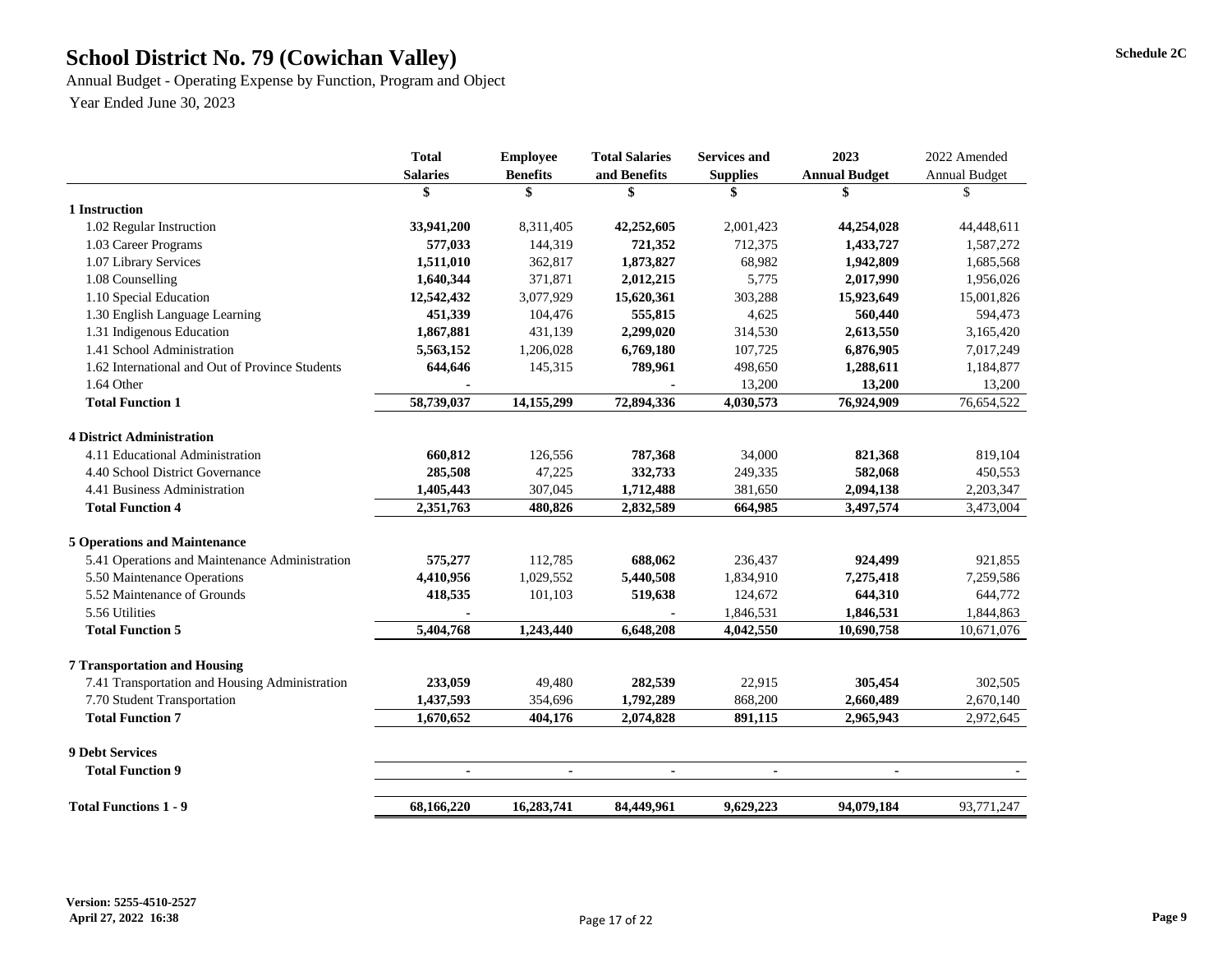Annual Budget - Special Purpose Revenue and Expense Year Ended June 30, 2023

|                                                 | 2023                 | 2022 Amended         |
|-------------------------------------------------|----------------------|----------------------|
|                                                 | <b>Annual Budget</b> | <b>Annual Budget</b> |
|                                                 | \$                   | \$                   |
| <b>Revenues</b>                                 |                      |                      |
| <b>Provincial Grants</b>                        |                      |                      |
| Ministry of Education                           | 11,956,063           | 13,432,472           |
| Other Revenue                                   | 1,106,615            | 1,049,950            |
| <b>Investment Income</b>                        | 5,800                | 4,350                |
| <b>Total Revenue</b>                            | 13,068,478           | 14,486,772           |
| <b>Expenses</b>                                 |                      |                      |
| Instruction                                     | 12,437,034           | 13,409,438           |
| <b>Operations and Maintenance</b>               | 32,693               | 142,693              |
| <b>Transportation and Housing</b>               | 206,282              | 407,438              |
| <b>Total Expense</b>                            | 12,676,009           | 13,959,569           |
| <b>Net Revenue (Expense)</b>                    | 392,469              | 527,203              |
| Net Transfers (to) from other funds             |                      |                      |
| <b>Tangible Capital Assets Purchased</b>        | (392, 469)           | (527,203)            |
| <b>Total Net Transfers</b>                      | (392, 469)           | (527, 203)           |
| <b>Budgeted Surplus (Deficit), for the year</b> |                      |                      |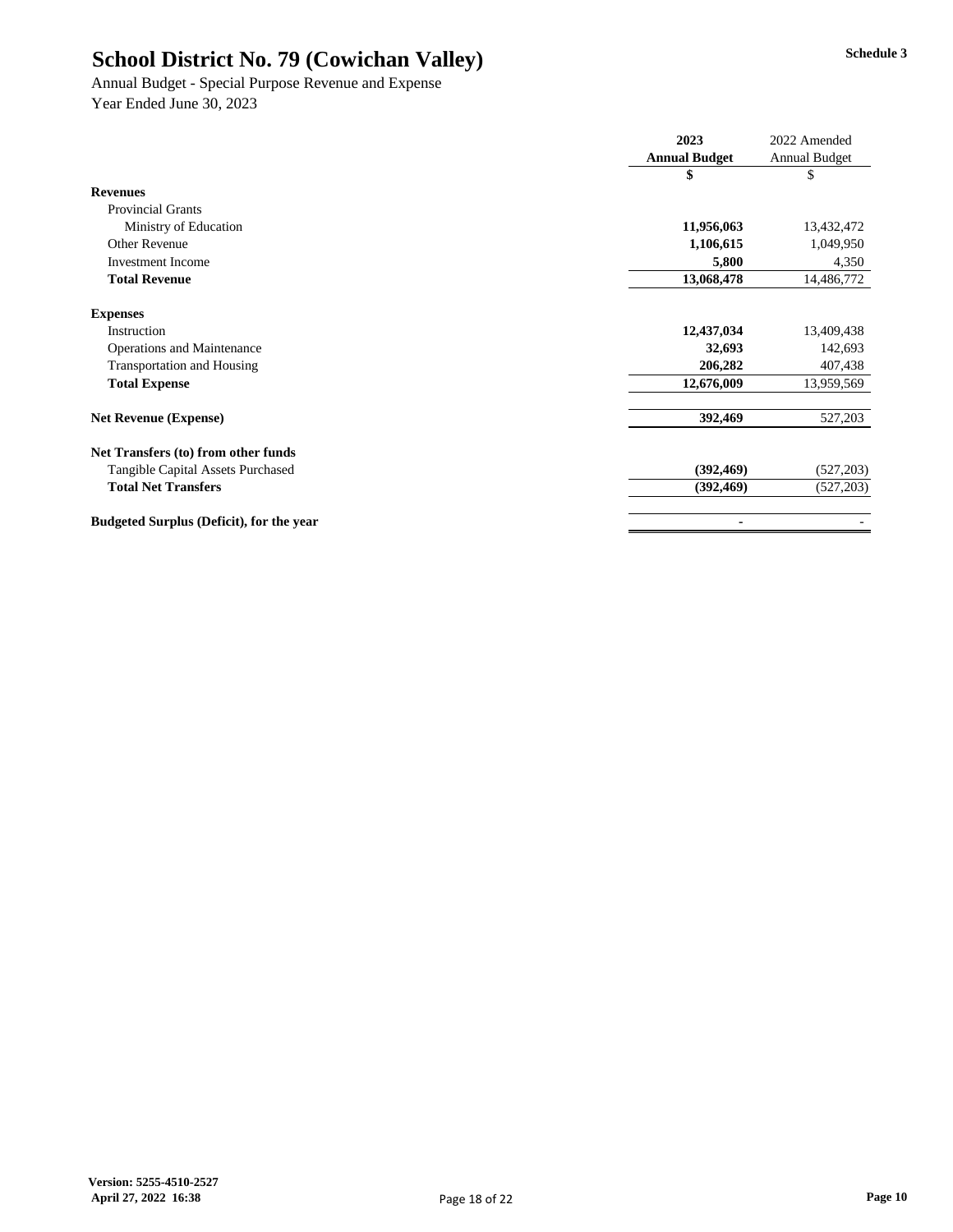# School District No. 79 (Cowichan Valley) Schedule 3A

Annual Budget - Changes in Special Purpose Funds

|                                                    | <b>Annual</b><br><b>Facility</b><br>Grant | <b>Learning</b><br>Improvement<br><b>Fund</b> | <b>Special</b><br><b>Education</b><br>Equipment | Scholarships<br>and<br><b>Bursaries</b> | <b>School</b><br>Generated<br><b>Funds</b> | <b>Strong</b><br><b>Start</b> | Ready,<br>Set,<br>Learn | <b>OLEP</b>    | <b>CommunityLINK</b>      |
|----------------------------------------------------|-------------------------------------------|-----------------------------------------------|-------------------------------------------------|-----------------------------------------|--------------------------------------------|-------------------------------|-------------------------|----------------|---------------------------|
|                                                    |                                           | \$                                            |                                                 |                                         |                                            | \$                            |                         | $\mathbf{\$}$  | $\boldsymbol{\mathsf{s}}$ |
| Deferred Revenue, beginning of year                | 937,238                                   | 30,000                                        | 9,546                                           | 14,458                                  | 1,350,000                                  | 65,000                        | 65,000                  | 32,348         | 159,521                   |
| <b>Restricted Grants</b><br>Add:                   |                                           |                                               |                                                 |                                         |                                            |                               |                         |                |                           |
| Provincial Grants - Ministry of Education          | 384,142                                   | 300,101                                       |                                                 |                                         |                                            | 192,000                       | 36,750                  | 145,088        | 681,913                   |
| Other                                              |                                           |                                               |                                                 |                                         | 1,100,000                                  |                               |                         |                |                           |
| <b>Investment Income</b>                           | 6,000                                     |                                               |                                                 | 1,320                                   |                                            |                               |                         |                |                           |
|                                                    | 390,142                                   | 300,101                                       | $\overline{\phantom{a}}$                        | 1,320                                   | 1,100,000                                  | 192,000                       | 36,750                  | 145,088        | 681,913                   |
| <b>Less:</b> Allocated to Revenue                  | 425,162                                   | 330,101                                       |                                                 | 3,800                                   | 1,100,000                                  | 200,000                       | 36,750                  | 177,436        | 724,262                   |
| Deferred Revenue, end of year                      | 902,218                                   | $\blacksquare$                                | 9,546                                           | 11,978                                  | 1,350,000                                  | 57,000                        | 65,000                  | $\blacksquare$ | 117,172                   |
| <b>Revenues</b>                                    |                                           |                                               |                                                 |                                         |                                            |                               |                         |                |                           |
| Provincial Grants - Ministry of Education          | 423,162                                   | 330,101                                       |                                                 |                                         |                                            | 200,000                       | 36,750                  | 177,436        | 724,262                   |
| <b>Other Revenue</b>                               |                                           |                                               |                                                 |                                         | 1,100,000                                  |                               |                         |                |                           |
| <b>Investment Income</b>                           | 2,000                                     |                                               |                                                 | 3,800                                   |                                            |                               |                         |                |                           |
|                                                    | 425,162                                   | 330,101                                       | $\overline{\phantom{a}}$                        | 3,800                                   | 1,100,000                                  | 200,000                       | 36,750                  | 177,436        | 724,262                   |
| <b>Expenses</b>                                    |                                           |                                               |                                                 |                                         |                                            |                               |                         |                |                           |
| Salaries                                           |                                           |                                               |                                                 |                                         |                                            |                               |                         |                |                           |
| Teachers                                           |                                           |                                               |                                                 |                                         |                                            |                               |                         | 19,400         |                           |
| Principals and Vice Principals                     |                                           |                                               |                                                 |                                         |                                            |                               |                         | 21,340         |                           |
| <b>Educational Assistants</b>                      |                                           | 279,629                                       |                                                 |                                         |                                            |                               |                         |                | 394,786                   |
| <b>Support Staff</b><br><b>Other Professionals</b> |                                           |                                               |                                                 |                                         |                                            |                               |                         |                | 24,498                    |
| Substitutes                                        |                                           |                                               |                                                 |                                         |                                            | 4,000                         | 31,238                  | 25,219         |                           |
|                                                    | $\sim$                                    | 279,629                                       | $\overline{\phantom{a}}$                        |                                         | $\overline{\phantom{a}}$                   | 4,000                         | 31,238                  | 65,959         | 419,284                   |
| <b>Employee Benefits</b>                           |                                           | 50,472                                        |                                                 |                                         |                                            | 1,200                         | 5,512                   | 21,339         | 137,525                   |
| Services and Supplies                              | 32,693                                    |                                               |                                                 | 3,800                                   | 1,100,000                                  | 194,800                       |                         | 90,138         | 167,453                   |
|                                                    | 32,693                                    | 330,101                                       |                                                 | 3,800                                   | 1,100,000                                  | 200,000                       | 36,750                  | 177,436        | 724,262                   |
| Net Revenue (Expense) before Interfund Transfers   | 392,469                                   | $\overline{\phantom{a}}$                      |                                                 |                                         |                                            |                               |                         | $\sim$         |                           |
| <b>Interfund Transfers</b>                         |                                           |                                               |                                                 |                                         |                                            |                               |                         |                |                           |
| Tangible Capital Assets Purchased                  | (392, 469)                                |                                               |                                                 |                                         |                                            |                               |                         |                |                           |
|                                                    | (392, 469)                                | $\overline{\phantom{a}}$                      |                                                 |                                         | $\overline{\phantom{a}}$                   |                               |                         |                |                           |
| <b>Net Revenue (Expense)</b>                       |                                           | $\blacksquare$                                |                                                 |                                         |                                            |                               |                         | $\blacksquare$ |                           |
|                                                    |                                           |                                               |                                                 |                                         |                                            |                               |                         |                |                           |

Year Ended June 30, 2023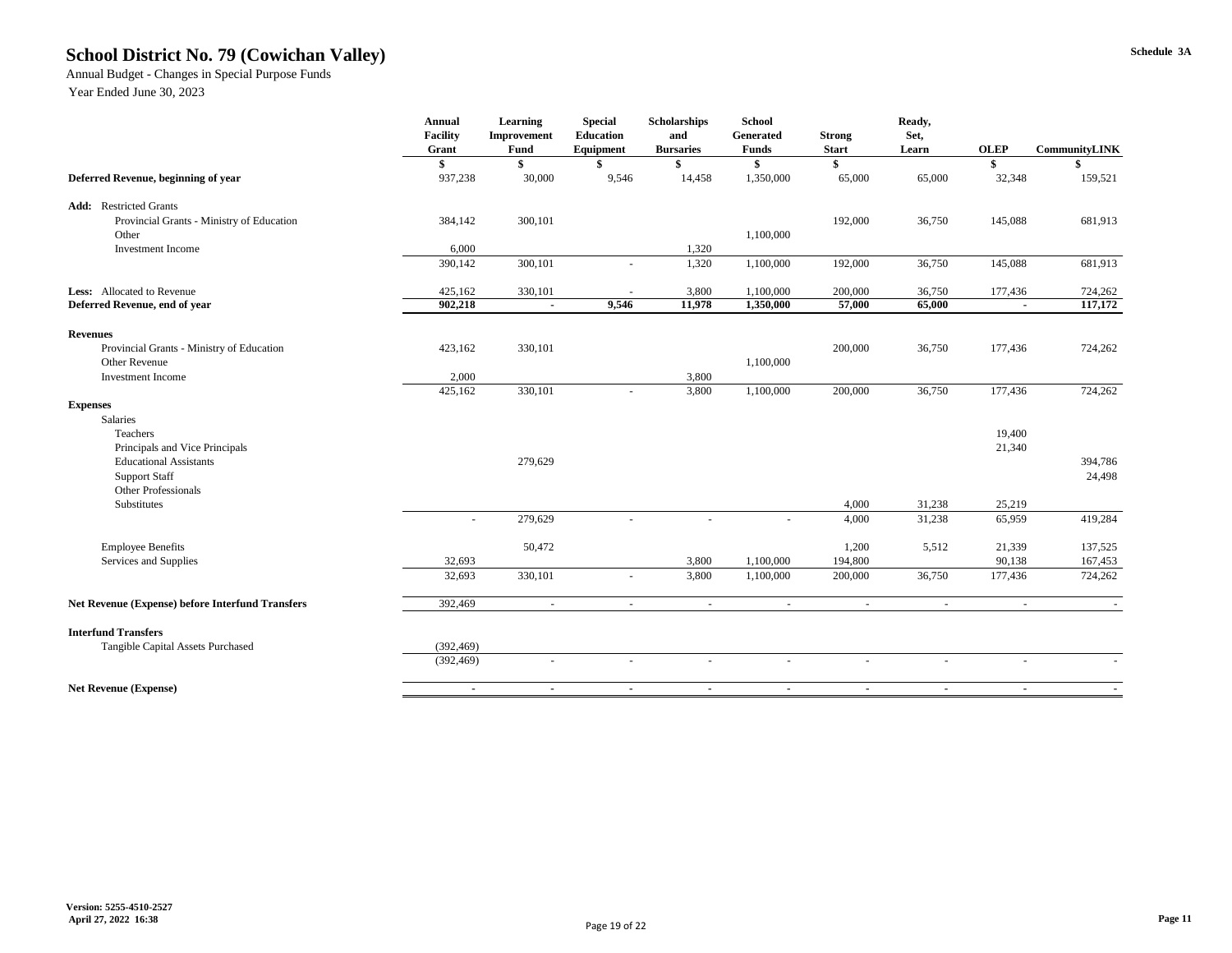### School District No. 79 (Cowichan Valley) Schedule 3A

Annual Budget - Changes in Special Purpose Funds

Year Ended June 30, 2023

|                                                         | <b>Classroom</b><br><b>Enhancement</b><br><b>Fund - Overhead Fund - Staffing</b> | <b>Classroom</b><br><b>Enhancement</b> | <b>First Nation</b><br><b>Student</b><br><b>Transportation</b> | <b>Mental</b><br><b>Health</b><br>in Schools | <b>Safe Return</b><br>to School /<br><b>Restart: Health</b><br>& Safety Grant | Early<br>Learning        | Wendy's<br>House | <b>Performing</b><br><b>Arts</b> | Equine<br><b>Assisted</b><br><b>Learning</b> |
|---------------------------------------------------------|----------------------------------------------------------------------------------|----------------------------------------|----------------------------------------------------------------|----------------------------------------------|-------------------------------------------------------------------------------|--------------------------|------------------|----------------------------------|----------------------------------------------|
|                                                         | Y                                                                                | Φ                                      | P                                                              |                                              |                                                                               |                          |                  | $\boldsymbol{\$}$                |                                              |
| Deferred Revenue, beginning of year                     |                                                                                  |                                        |                                                                | 9,618                                        | 30,000                                                                        | 43,831                   | 18,500           | 7,160                            | 3,000                                        |
| <b>Add:</b> Restricted Grants                           |                                                                                  |                                        |                                                                |                                              |                                                                               |                          |                  |                                  |                                              |
| Provincial Grants - Ministry of Education               | 877,071                                                                          | 8,889,361                              | 206,282                                                        | 52,000                                       |                                                                               |                          |                  |                                  |                                              |
| Other                                                   |                                                                                  |                                        |                                                                |                                              |                                                                               |                          |                  |                                  |                                              |
| <b>Investment Income</b>                                |                                                                                  |                                        |                                                                |                                              |                                                                               |                          |                  |                                  |                                              |
|                                                         | 877,071                                                                          | 8,889,361                              | 206,282                                                        | 52,000                                       | $\overline{\phantom{a}}$                                                      | $\overline{\phantom{a}}$ |                  |                                  |                                              |
| Less: Allocated to Revenue                              | 877,071                                                                          | 8,889,361                              | 206,282                                                        | 52,000                                       | 30,000                                                                        | 9,638                    | 1,000            | 2,615                            | 3,000                                        |
| Deferred Revenue, end of year                           | $\sim$                                                                           | $\sim$                                 | $\sim$                                                         | 9,618                                        | $\sim$                                                                        | 34,193                   | 17,500           | 4,545                            | $\sim$                                       |
| <b>Revenues</b>                                         |                                                                                  |                                        |                                                                |                                              |                                                                               |                          |                  |                                  |                                              |
| Provincial Grants - Ministry of Education               | 877,071                                                                          | 8,889,361                              | 206,282                                                        | 52,000                                       | 30,000                                                                        | 9,638                    |                  |                                  |                                              |
| <b>Other Revenue</b>                                    |                                                                                  |                                        |                                                                |                                              |                                                                               |                          | 1,000            | 2,615                            | 3,000                                        |
| <b>Investment Income</b>                                |                                                                                  |                                        |                                                                |                                              |                                                                               |                          |                  |                                  |                                              |
|                                                         | 877,071                                                                          | 8,889,361                              | 206,282                                                        | 52,000                                       | 30,000                                                                        | 9,638                    | 1,000            | 2,615                            | 3,000                                        |
| <b>Expenses</b>                                         |                                                                                  |                                        |                                                                |                                              |                                                                               |                          |                  |                                  |                                              |
| <b>Salaries</b>                                         |                                                                                  |                                        |                                                                |                                              |                                                                               |                          |                  |                                  |                                              |
| Teachers                                                |                                                                                  | 7,132,532                              |                                                                |                                              |                                                                               |                          |                  |                                  |                                              |
| Principals and Vice Principals                          |                                                                                  |                                        |                                                                |                                              |                                                                               |                          |                  |                                  |                                              |
| <b>Educational Assistants</b>                           | 263,302                                                                          |                                        |                                                                |                                              |                                                                               |                          |                  |                                  |                                              |
| <b>Support Staff</b>                                    |                                                                                  |                                        |                                                                |                                              |                                                                               |                          |                  |                                  |                                              |
| <b>Other Professionals</b>                              | 76,914                                                                           |                                        |                                                                |                                              |                                                                               |                          |                  |                                  |                                              |
| Substitutes                                             | 372,500<br>712,716                                                               |                                        |                                                                | 39,200<br>39,200                             |                                                                               |                          |                  |                                  |                                              |
|                                                         |                                                                                  | 7,132,532                              |                                                                |                                              |                                                                               |                          |                  |                                  |                                              |
| <b>Employee Benefits</b>                                | 137,525                                                                          | 1,756,829                              |                                                                | 7,800                                        |                                                                               |                          |                  |                                  |                                              |
| Services and Supplies                                   | 26,830                                                                           |                                        | 206,282                                                        | 5,000                                        | 30,000                                                                        | 9,638                    | 1,000            | 2,615                            | 3,000                                        |
|                                                         | 877,071                                                                          | 8,889,361                              | 206,282                                                        | 52,000                                       | 30,000                                                                        | 9,638                    | 1,000            | 2,615                            | 3,000                                        |
| <b>Net Revenue (Expense) before Interfund Transfers</b> |                                                                                  | $\overline{\phantom{a}}$               |                                                                | $\overline{\phantom{a}}$                     | $\overline{\phantom{a}}$                                                      | $\sim$                   | $\sim$           | $\sim$                           |                                              |
|                                                         |                                                                                  |                                        |                                                                |                                              |                                                                               |                          |                  |                                  |                                              |
| <b>Interfund Transfers</b>                              |                                                                                  |                                        |                                                                |                                              |                                                                               |                          |                  |                                  |                                              |
| Tangible Capital Assets Purchased                       |                                                                                  |                                        |                                                                |                                              |                                                                               |                          |                  |                                  |                                              |
|                                                         |                                                                                  |                                        |                                                                |                                              |                                                                               |                          |                  |                                  |                                              |
| <b>Net Revenue (Expense)</b>                            |                                                                                  |                                        |                                                                |                                              |                                                                               |                          |                  |                                  |                                              |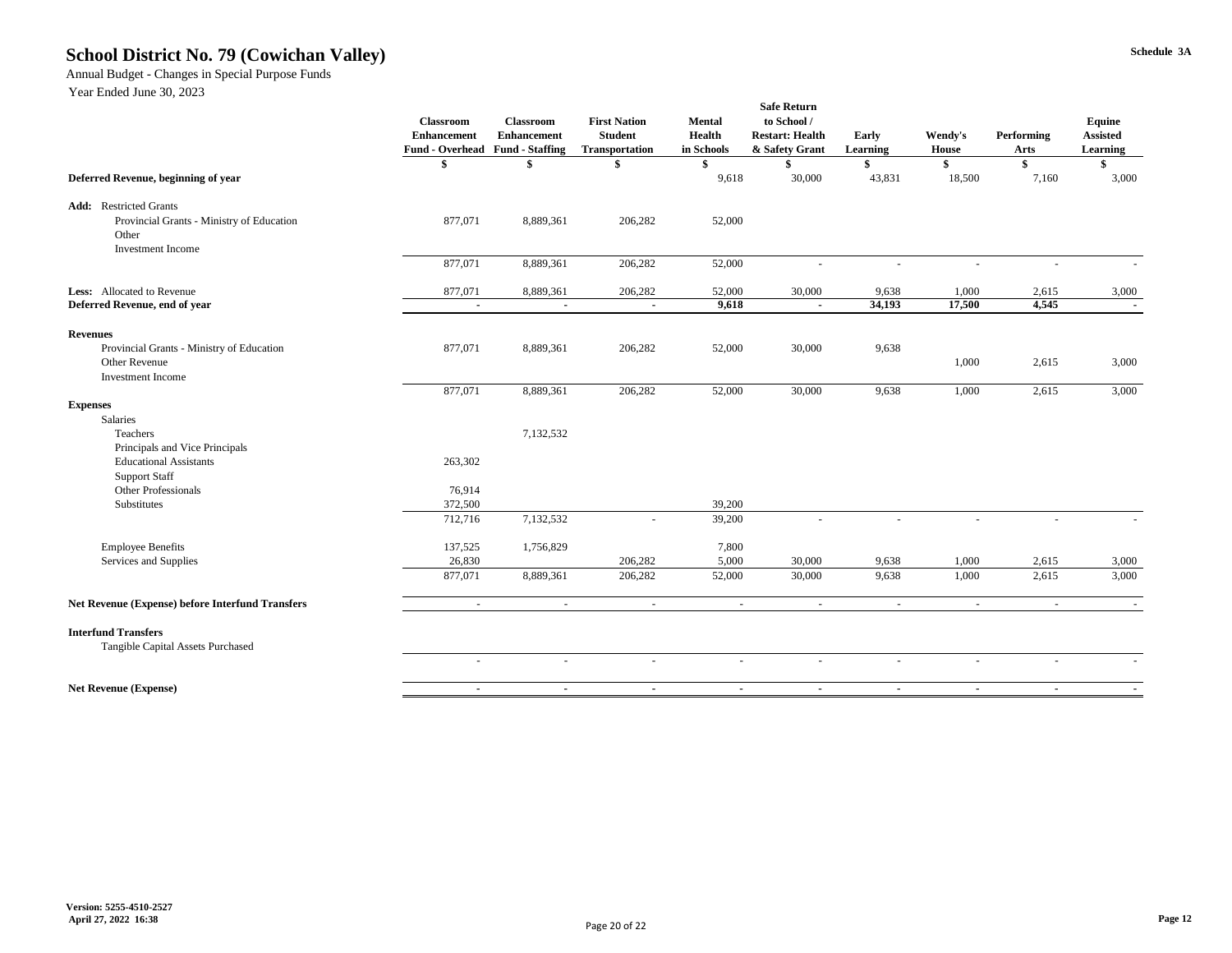# School District No. 79 (Cowichan Valley) Schedule 3A

Annual Budget - Changes in Special Purpose Funds Year Ended June 30, 2023

|                               |                                                                   | <b>TOTAL</b>            |
|-------------------------------|-------------------------------------------------------------------|-------------------------|
|                               |                                                                   | \$                      |
|                               | Deferred Revenue, beginning of year                               | 2,775,220               |
| Add:                          | <b>Restricted Grants</b>                                          |                         |
|                               | Provincial Grants - Ministry of Education                         | 11,764,708              |
|                               | Other                                                             | 1,100,000               |
|                               | <b>Investment</b> Income                                          | 7,320                   |
|                               |                                                                   | 12,872,028              |
| Less:                         | <b>Allocated to Revenue</b>                                       | 13,068,478              |
| Deferred Revenue, end of year |                                                                   | 2,578,770               |
|                               |                                                                   |                         |
| <b>Revenues</b>               |                                                                   |                         |
|                               | Provincial Grants - Ministry of Education<br><b>Other Revenue</b> | 11,956,063<br>1,106,615 |
|                               | <b>Investment Income</b>                                          | 5,800                   |
|                               |                                                                   | 13,068,478              |
| <b>Expenses</b>               |                                                                   |                         |
|                               | <b>Salaries</b>                                                   |                         |
|                               | Teachers                                                          | 7,151,932               |
|                               | Principals and Vice Principals                                    | 21,340                  |
|                               | <b>Educational Assistants</b>                                     | 937,717                 |
|                               | <b>Support Staff</b>                                              | 24,498                  |
|                               | <b>Other Professionals</b>                                        | 76,914                  |
|                               | Substitutes                                                       | 472,157                 |
|                               |                                                                   | 8,684,558               |
|                               | <b>Employee Benefits</b>                                          | 2,118,202               |
| Services and Supplies         |                                                                   | 1,873,249               |
|                               |                                                                   | 12,676,009              |
|                               | <b>Net Revenue (Expense) before Interfund Transfers</b>           | 392,469                 |
|                               | <b>Interfund Transfers</b>                                        |                         |
|                               | <b>Tangible Capital Assets Purchased</b>                          | (392, 469)              |
|                               |                                                                   | (392, 469)              |
|                               | <b>Net Revenue (Expense)</b>                                      |                         |
|                               |                                                                   |                         |